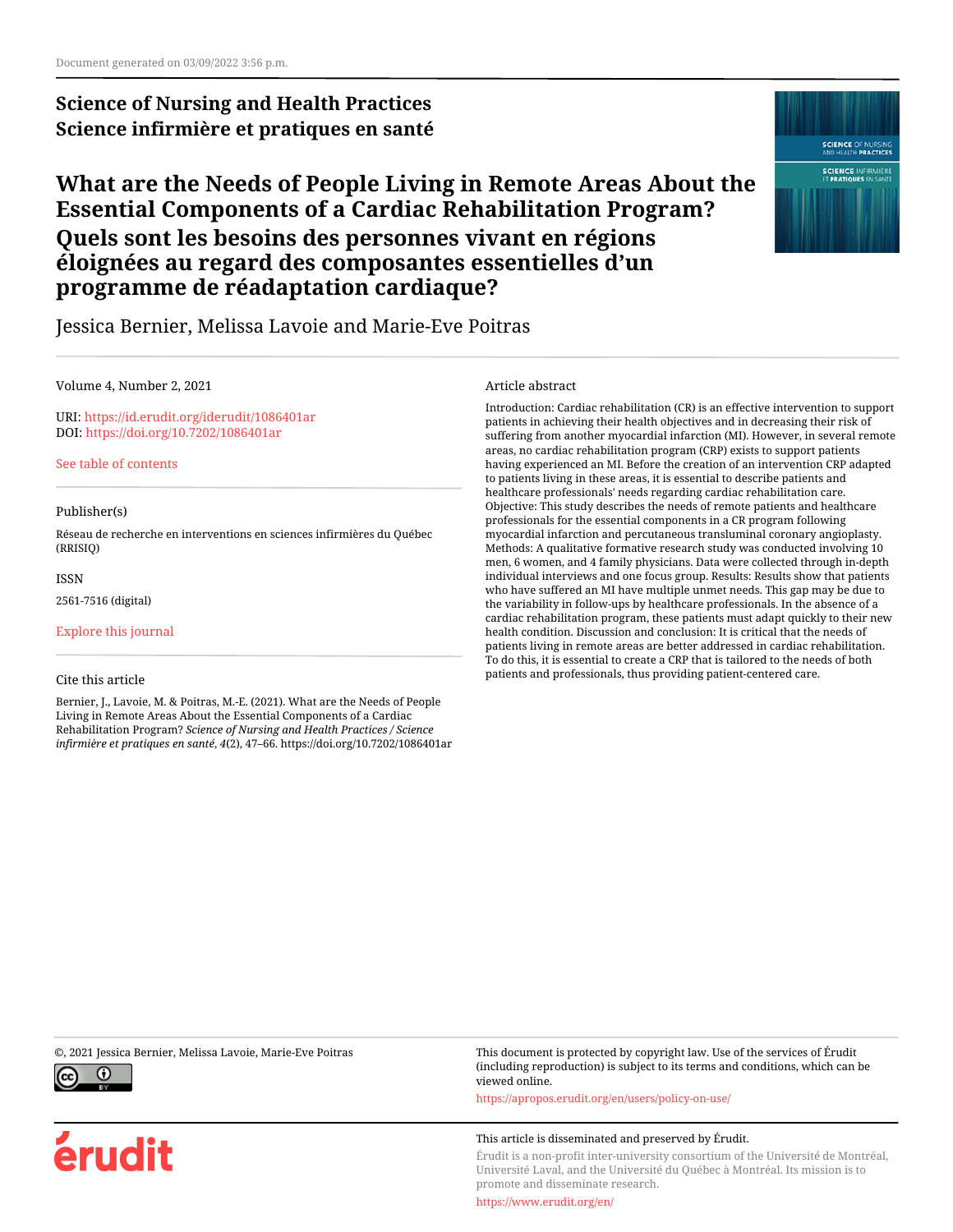#### **SCIENCE INFIRMIÈRE SCIENCE OF NURSING** ET PRATIQUES EN SANTÉ **AND HEALTH PRACTICES**

Article de recherche empirique | Empirical research article

# **What are the Needs of People Living in Remote Areas About the Essential Components of a Cardiac Rehabilitation Program?**

**Quels sont les besoins des personnes vivant en régions éloignées au regard des composantes essentielles d'un programme de réadaptation cardiaque?** 

**Jessica Bernier D** https://orcid.org/0000-0003-0129-4840, RN, M. Sc., Ph. D. Student in Nursing science, Health Department, Université de Sherbrooke, Quebec, Canada

**Melissa Lavoie D** https://orcid.org/0000-0003-1690-2183, RN, Ph. D., Professor, Health Department, Université du Québec à Chicoutimi, Quebec, Canada

Marie-Eve Poitras<sup> in https://orcid.org/0000-0002-3315-0190, RN, Ph. D., Professor, Junior 1 FRQS<sup>a</sup></sup> researcher, CRMUS<sup>b</sup> Research Chair Optimal Professional Practices in Primary Care, Family Medicine and Emergency Department, Université de Sherbrooke, Quebec, Canada

a Fonds de recherche du Québec – Santé b Centre de recherche médicale de l'Université de Sherbrooke

## **Correspondance | Correspondence:**

Jessica Bernier, RN, M. Sc, Ph. D. Student in Nursing science Health Department, Université de Sherbrooke Université de Sherbrooke - Campus Saguenay, 305 Rue Saint Vallier, Chicoutimi, QC (Canada) G7H 5H6

Jessica.bernier3@usherbrooke.ca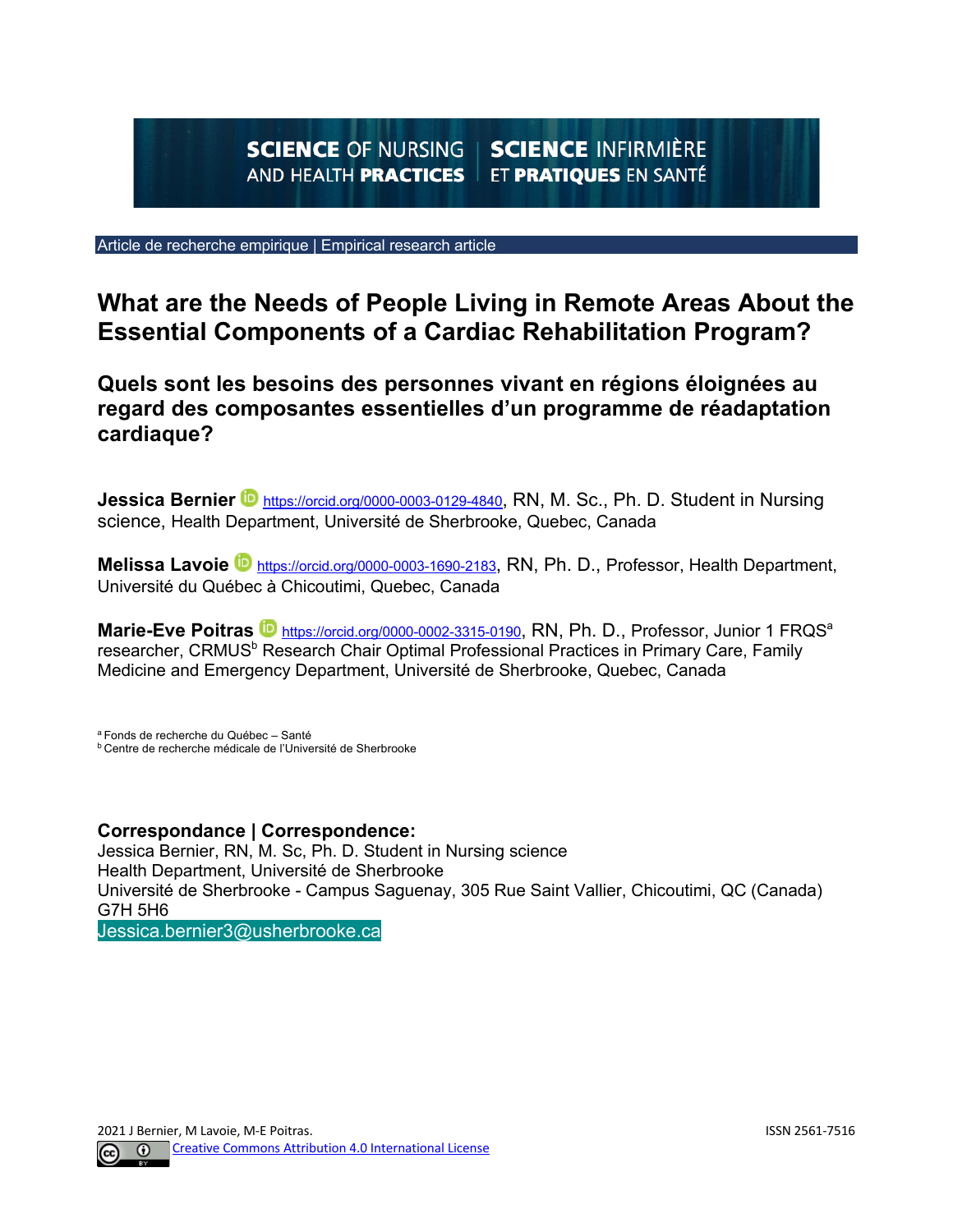#### **Keywords**

cardiac rehabilitation; needs; myocardial infarction; primary care; remote area; nurse

**Abstract** 

**Introduction**: Cardiac rehabilitation (CR) is an effective intervention to support patients in achieving their health objectives and in decreasing their risk of suffering from another myocardial infarction (MI). However, in several remote areas, no cardiac rehabilitation program (CRP) exists to support patients having experienced an MI. Before the creation of an intervention CRP adapted to patients living in these areas, it is essential to describe patients and healthcare professionals' needs regarding cardiac rehabilitation care. **Objective:** This study describes the needs of remote patients and healthcare professionals for the essential components in a CR program following myocardial infarction and percutaneous transluminal coronary angioplasty. **Methods**: A qualitative formative research study was conducted involving 10 men, 6 women, and 4 family physicians. Data were collected through in-depth individual interviews and one focus group. **Results**: Results show that patients who have suffered an MI have multiple unmet needs. This gap may be due to the variability in follow-ups by healthcare professionals. In the absence of a cardiac rehabilitation program, these patients must adapt quickly to their new health condition. **Discussion and conclusion**: It is critical that the needs of patients living in remote areas are better addressed in cardiac rehabilitation. To do this, it is essential to create a CRP that is tailored to the needs of both patients and professionals, thus providing patient-centered care.

#### **Mots-clés Résumé**

**Introduction** : La réadaptation cardiaque (RC) est une intervention efficace pour aider les patients à atteindre leurs objectifs de santé et à réduire leur risque de souffrir d'un autre infarctus du myocarde (IM). Cependant, dans plusieurs régions éloignées, aucun programme de réadaptation cardiaque (PRC) n'existe pour soutenir les patients ayant subi un IM. Avant la création d'une intervention de PRC adapté aux personnes vivant en régions éloignées, il est essentiel de décrire les besoins des patients et des professionnels de la santé en matière de soins de RC. **Objectif** : Cette étude décrit les besoins des patients et ceux perçus par les professionnels de la santé des régions éloignées, au regard des composantes essentielles d'un PRC à la suite d'un IM et d'une angioplastie coronarienne transluminale percutanée. **Méthodes** : Une étude de type recherche formative qualitative a été menée auprès de 10 hommes, 6 femmes et 4 médecins de famille. Les données ont été recueillies au moyen d'entrevues individuelles et d'un groupe de discussion. **Résultats** : Les résultats montrent que les patients qui ont souffert d'un IM ont de multiples besoins non comblés suivant un évènement cardiaque. Ce manque peut être, entre autres, provoqué par la variabilité des suivis offerts par les professionnels de la santé. En l'absence d'un programme de réadaptation cardiaque, ces patients doivent s'adapter rapidement à leur nouvel état de santé. **Discussion et conclusion** : Il est primordial que les besoins des patients vivant en régions éloignées soient mieux pris en compte en réadaptation cardiaque. Pour ce faire, il est essentiel de créer un PRC adapté aux besoins des patients et des professionnels et ainsi d'offrir des soins centrés sur le patient.

réadaptation cardiaque; besoins; infarctus du myocarde; soins primaires; région éloignée; infirmière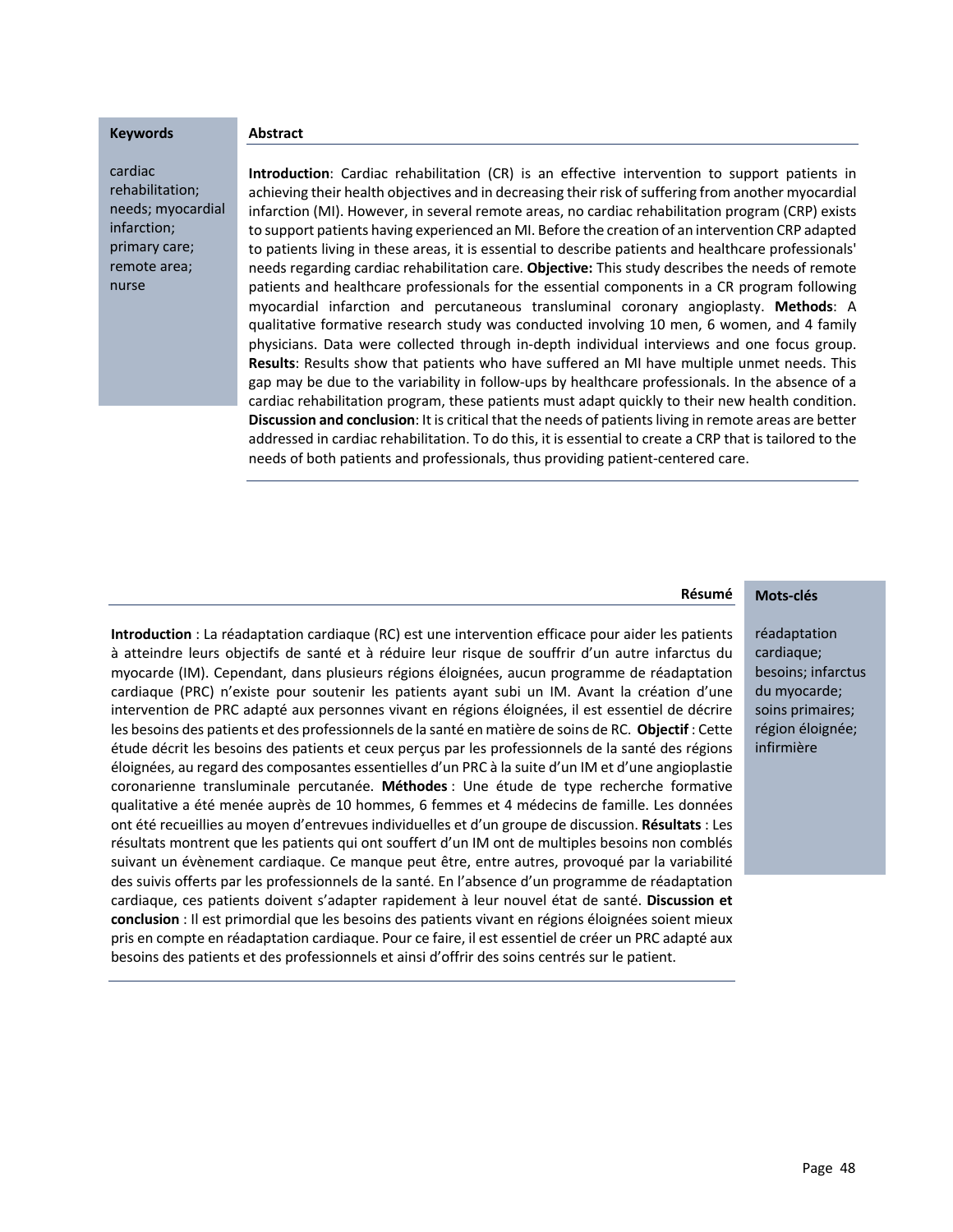#### **INTRODUCTION**

Cardiovascular disease is the second leading cause of death among Canadians. Between 2009 and 2010, the number of myocardial infarctions (MI) in Canada was 66,500 and 17,600 in Quebec. People in remote areas are also heavily affected by this disease and the number of people affected is increasing each year (Institut national de santé publique du Québec, 2017).

The best treatment option after MI is percutaneous transluminal coronary angioplasty (PTCA) (O'Gara et al., 2013). However, this intervention is not always carried out near the patient's residence. It is the case for many patients living in a remote area (Statistics Canada, 2018) such as those who live in the Côte-Nord region (Quebec, Canada); the region where our study was conducted. Remote areas are known to be served only by basic medical resources (primary care facilities and first referral hospitals) which depend on more specialized resources located more than 30 minutes away (Canadian Association of Emergency Physicians, 1997). For those patients, the PTCA intervention is achieved in an urban area (Institut national d'excellence en santé et en services sociaux, 2016), located more than 640 Km from their residence. For patients who have suffered an MI and gone through PTCA, it is essential that they participate in cardiac rehabilitation (CR) (Institut de cardiologie de l'université d'Ottawa, 2016). CR is an effective secondary and tertiary prevention strategy that reduces the risk of MI recurrence through an interprofessional cardiac rehabilitation program (CRP), which increases functional and cardiac capacity as well as quality of life (Ghannem et al., 2015).

To date, certain studies have reported the lack of specialized services in remote areas (Bhuyan et al., 2013; Parsons et al., 2021) and the lack of accessibility to a CRP is a barrier that prevents people from improving their living conditions in the long term (Angus et al., 2018). Large territories, the remoteness from major urban centers, limited access to specialized services, and limited healthcare availability are some of the factors that may explain this disparity (Seguin et al., 2016). As of this date, no study has documented the components of cardiac rehabilitation in a remote area such as the Côte-Nord.

For more than 25 years, the World Health Organization (WHO) (1993) has argued that CR is essential and must be available to every person who has suffered from MI to ensure understanding, prevention, and equal access to health services. The absence of a CRP can have negative long-term effects on patients, including the occurrence of another MI as they already suffer from multiple health problems and present several risk factors (Sjöström-Strand et al., 2013).

Prior to the creation of a CRP adapted to patients living in a remote area, it is essential to describe patients' and healthcare professionals' needs regarding CR care.

#### **OBJECTIVE**

This study describes the needs of remote patients and healthcare professionals for the essential components in a CR program following myocardial infarction and PTCA.

#### **METHODS**

#### **DESIGN**

A qualitative formative research design was used to document the needs in order to create an intervention program in a specific context, namely the CR experience after MI and PTCA living in remote areas. Exploring a phenomenon using a formative research design will provide information on potential culturally and geographically appropriate intervention program for the population (Gittelsohn et al., 2006). This type of design may include qualitative and/or quantitative data collection methods to determine the needs of a community for the development, the implementation, or the evaluation of a program (Tolley et al., 2016).

#### **CONCEPTUAL MODEL**

The British Association for Cardiovascular Prevention and Rehabilitation (BACPR) has created an interdisciplinary operational model aiming to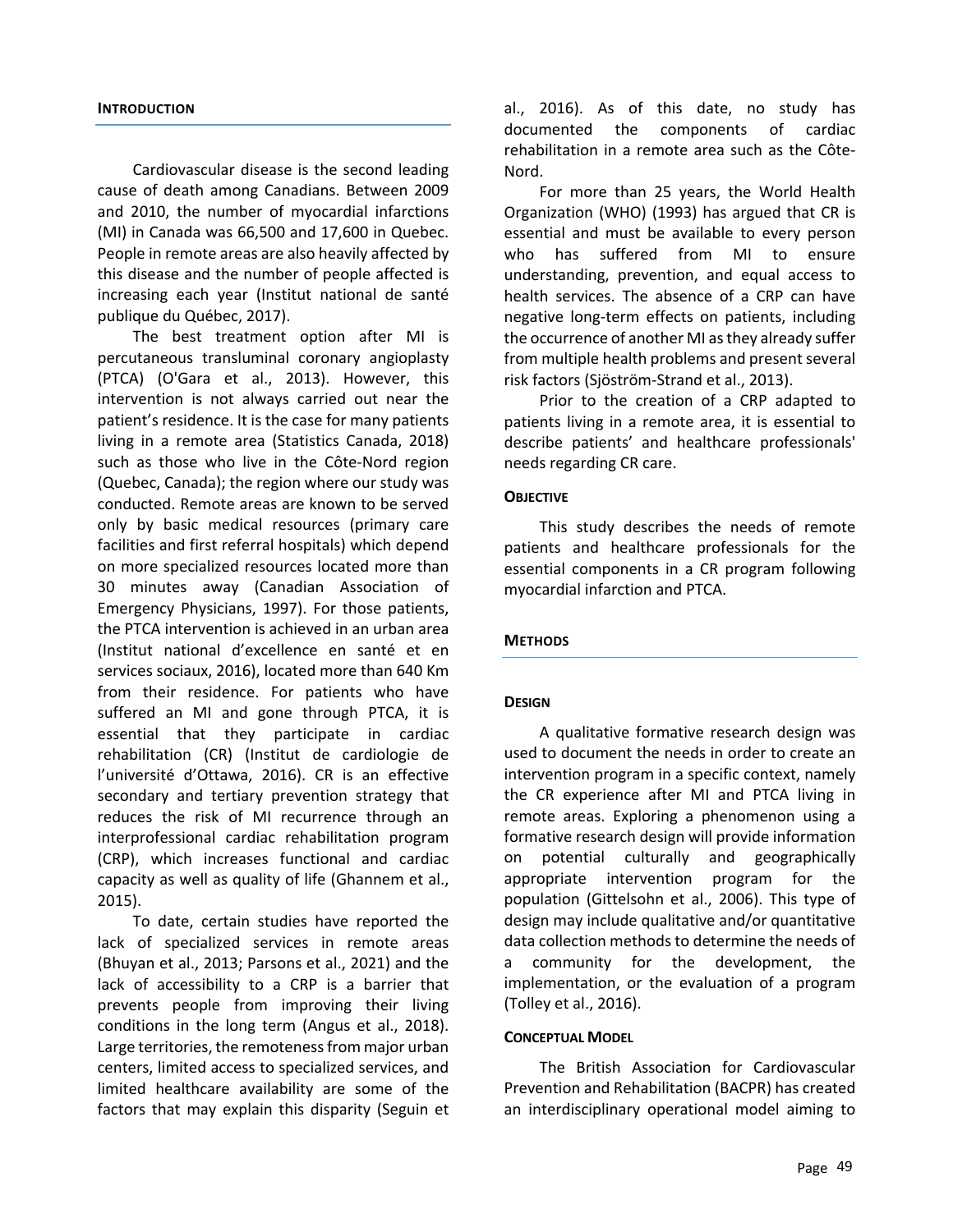develop a program for CR (BACPR, 2017). It is a framework that favours the inclusion of nurses among the multidisciplinary team and enhances their role in partnership with the patients in terms of evaluation, follow-up, and planning of care. The needs of patients were described using four essential building blocks of the interdisciplinary model specific to CR. The first component is the lifestyle risk factor management which includes support to resuming sports, smoking cessation, committing to a healthy eating plan, and weight management. The second component is psychosocial health, which provides support to reduce anxiety and prevent depression. The third medical risk management component suggests assistance in the management of high blood pressure, diabetes, cholesterol and medication intake. Finally, the last building block consists of educating the patient and encouraging health behaviour changes (BACPR). The BACPR model (2017) proposes long-term management and assessments, and audits, which were not included in this study. Indeed, these two components aim to assess an already implemented RCP, which does not apply to our study.

## **STUDY SETTING**

The study was conducted in a Family Medicine Group (FMG). FMGs are primary care organizations where family physicians and registered nurses provide care and services to enrolled patients from an interprofessional perspective. Other healthcare professionals may sometimes be present (e. g. social worker, dietician, etc.) (Gouvernement du Québec, 2018).

## **PARTICIPANTS**

The participants included in the study were patients who had been through MI followed by a PTCA, and health professionals involved in monitoring their health. For the remainder of this article, we will use the term study participants when referring to patients and health care professionals. Non-probability sampling by reasoned choice and network was used (Patton, 2015). The patients had to fulfill the following inclusion criteria: 1) having suffered a MI in the two years before the research project; 2) undergone a

PTCA in an urban specialized facility; and 3) followed in an FMG. Patients were excluded if they: 1) suffered an MI with complications; 2) undergone a coronary artery bypass surgery; 3) had severe heart failure; 4) were not French speaking; 5) were unable to give their informed consent; or 6) were suffering from any type of dementia. For healthcare professionals, the only inclusion criteria were to hold a position at the FMG and be available at the time of the study. The family physician in charge of the FMG informed family physicians and nurses about the study to obtain permission to contact the patients. Then, family physicians participating in the study targeted patients enrolled in their FMG who met the inclusion criteria. These patients were contacted by their physician to obtain permission to be contacted by the research team. The first author reached out patients who accepted to verify their eligibility and explain the project. Information posters were placed in various locations throughout the city to inform the target population about the project. Subsequently, an informal meeting was held with interested healthcare professionals to answer any questions. All participants were volunteers and well informed of the study purpose and read and accepted the consent form before engaging in the project.

#### **DATA COLLECTION**

Two interview guides were developed and pre-tested with a patient who suffered MI and a nurse practitioner (who was not involved in the study) by the research team, based on the core components of the BACPR (2017). The interview guides are available in Appendixes 2 and 3 and were adjusted throughout the data collection process (Miles et al., 2014). The purpose of these guides was to obtain a description of patients' needs, and those perceived by health care professionals for a CRP in a remote area. Participants also completed a sociodemographic questionnaire. The individual interviews were recorded in digital format and transcribed. A logbook was kept by the first author (JB) to make sure personal beliefs did not influence the study in any way and to record emerging themes throughout the data collection process.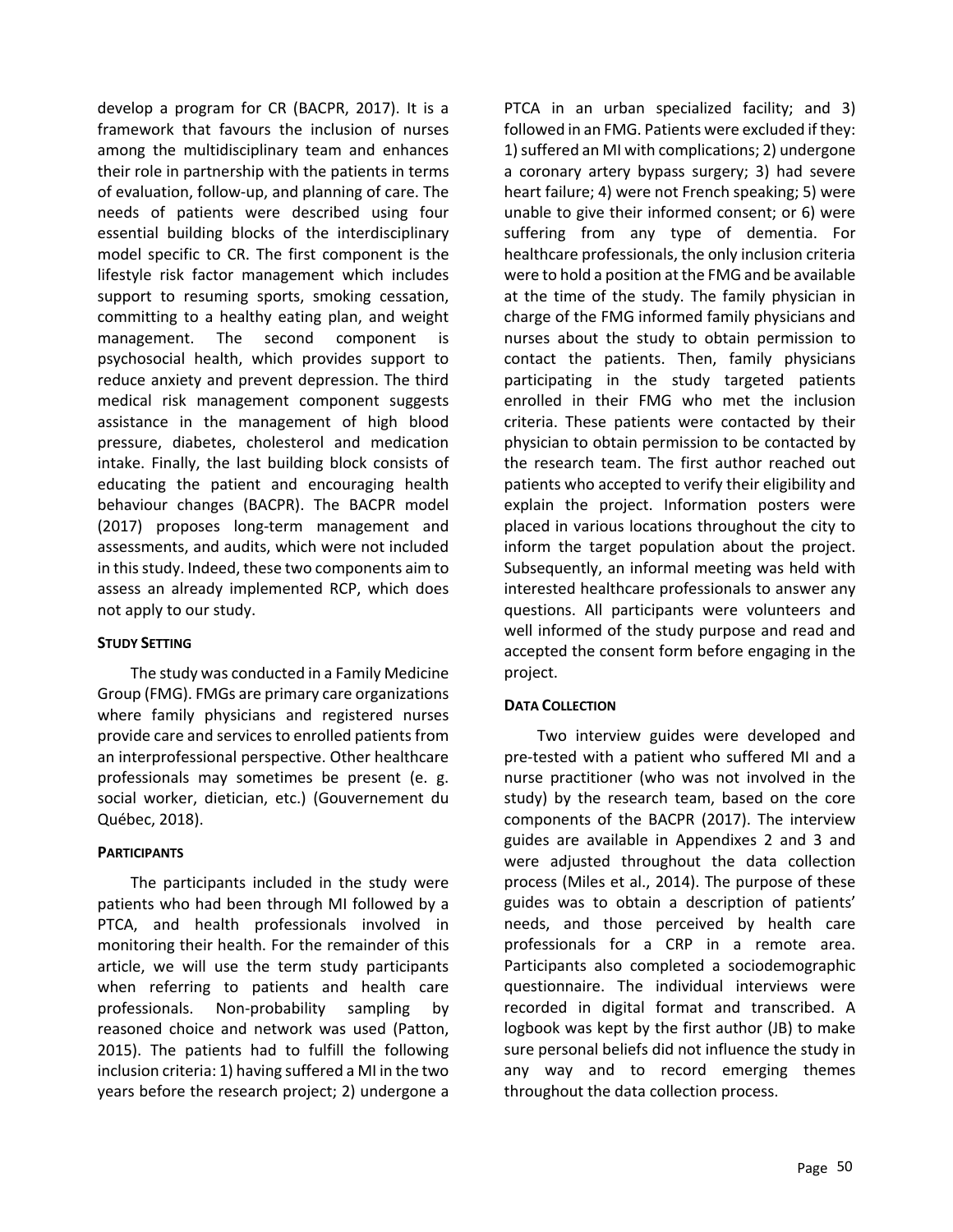#### **DATA ANALYSIS**

Qualitative data were analyzed with the content analysis method (Patton, 2015). The NVivo 12 Software was used to conduct mixed coding. Pre-determined themes were based on the BACPR model (2017), which are: 1) Health behaviour change and health education, 2) Lifestyle risk factors management, 3) Medical risk management and 4) Psychosocial health. Themes organization was improved as the data were collected and triangulation of assessments was performed (JB, ML, MEP). Sociodemographic data were subject to descriptive analysis (Gray et al., 2017).

#### **ETHICAL CONSIDERATIONS**

Ethics approval was obtained from the ethics committee of the *Université du Québec à Chicoutimi* (602.635.01).

#### **RESULTS**

Seventeen patients were invited to participate in this study, sixteen that had gone through MI with PTCA participated (median age: 60 years, range 38y-79y) and one refused. One participant requested the presence of his spouse as a support during his interview, and the latter agreed to be audio recorded for the needs of the study (P8 spouse) but was not included as a participant. Among the seven health care professionals asked to participate, four family physicians agreed to take part in the study. Data collection was conducted from January to May 2019. Data were collected through semi-structured interviews for patients (home, 60 minutes) and one focus group (FG) for family physicians (FMG, 90 minutes). The first author coded all the interviews/focus group (n=17), and six interviews/focus group were coded by all the authors. Data saturation (Patton, 2015) was maintained after ten interviews.

Tables 1 and 2 present the sociodemographic characteristics of the participants. During the interviews, needs were raised by participants about each of the basic components of the BACPR model (2017). For each component, participants outlined the specific needs and services currently available.

Table 3 (Appendix 1) details the needs expressed by all participants.

## **NEEDS FOR HEALTH BEHAVIOUR CHANGES AND HEALTH EDUCATION**

Participants identified several needs, including those related to self-management of fatigue, information about their condition, fluctuations in heart rate, and resuming physical activity. These needs were corroborated by all patients and physicians.

Most patients mentioned the need to understand the reasons for their fatigue after their MI to find solutions for better management. They also want to learn about strategies on how to manage it:

I tire faster, I have less capacity than before [...] I'm tired, it's not normal. [...] I talked to my doctor about this and she told me: 'I know, the drugs are designed to slow you down. […]' I think I have difficulty accepting it (P14).

Despite the fatigue reported by patients, family physicians expressed that fatigue was not systematically addressed and that they let the patient discuss it first. All patients mentioned a need to understand heartbeat fluctuations after MI:

I always went to the hospital because I didn't understand my symptoms, I was afraid and it took 10 months to find out [normal symptoms] [...], I'm afraid to walk a little, to have heart palpitations with effort. I panic and sometimes my heartbeat is low. I'm freaking out (P15).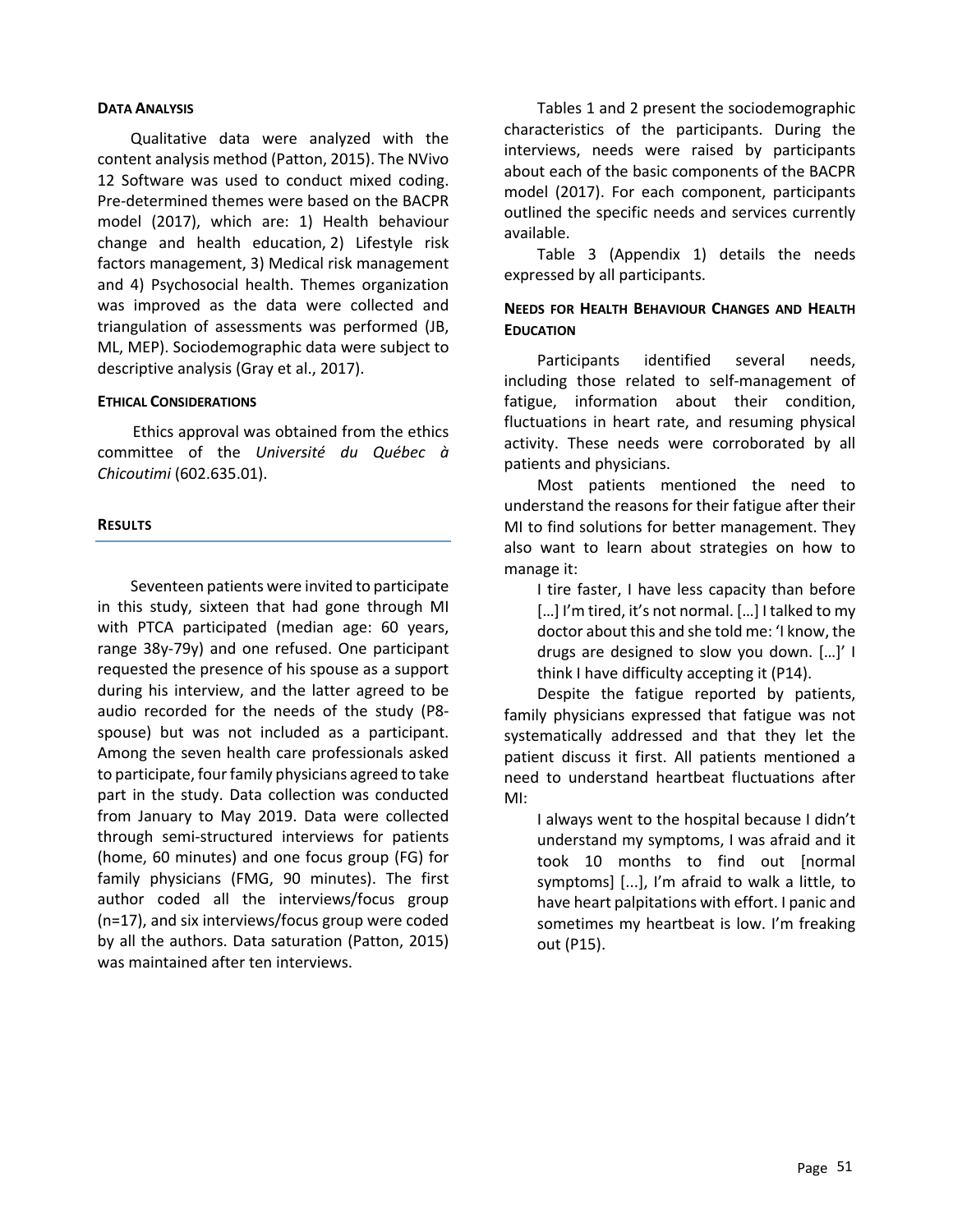#### **Table 1**

#### *Sociodemographic characteristics of the study sample (patients) (N= 16)*

| <b>Characteristics</b>          | N(%)      |  |  |  |
|---------------------------------|-----------|--|--|--|
| Sex                             |           |  |  |  |
| Men                             | 10 (62.5) |  |  |  |
| Women                           | 6(37.5)   |  |  |  |
| <b>Educational level</b>        |           |  |  |  |
| Elementary school               | 2(12.5)   |  |  |  |
| High school                     | 10 (62.5) |  |  |  |
| Professional training degree    | 1(6.2)    |  |  |  |
| College                         | 2(12.5)   |  |  |  |
| University                      | 1(6.2)    |  |  |  |
| Occupation                      |           |  |  |  |
| Does not work                   | 10 (62.5) |  |  |  |
| Full-time work                  | 5(31.2)   |  |  |  |
| Part-time work                  | 1(6.2)    |  |  |  |
| Marital status                  |           |  |  |  |
| Single                          | 5(31.2)   |  |  |  |
| Married/common law              | 11 (68.7) |  |  |  |
| Family income (CAD)             |           |  |  |  |
| 29,999 and less                 | 6(37.5)   |  |  |  |
| 30,000 to 49,999                | 4(25)     |  |  |  |
| 50,000 and more                 | 4(25)     |  |  |  |
| Prefer not to answer            | 2(12.5)   |  |  |  |
| Number of Myocardial Infarction |           |  |  |  |
| 1                               | 12 (75)   |  |  |  |
| $\overline{2}$                  | 3(18.7)   |  |  |  |
| 3                               | 1(6.2)    |  |  |  |
| Other chronic health problems   |           |  |  |  |
| 2 or less                       | 8(50)     |  |  |  |
| 3 or more                       | 8(50)     |  |  |  |
| Physical activity               |           |  |  |  |
| Never                           | 3(18.7)   |  |  |  |
| 2 times / week and less         | 9(56.2)   |  |  |  |
| 2 times / week and more         | 4(25)     |  |  |  |
| Tobacco                         |           |  |  |  |
| Never                           | 1(6.2)    |  |  |  |
| Active                          | 6(37.5)   |  |  |  |
| Stop                            | 9(56.2)   |  |  |  |

Patients reported that they had not received any formal education from a family physician about heart rate fluctuations as if there is no guideline after an MI. The only follow-up is the one provided by the family physician during the appointment in FMG. Participants raised the need to know the true situation with their new heart condition and the severity of their MI:

You know you had a heart attack, but you're not really aware of the severity. You had pain

[...] but was it severe? ... the doctor told me: you had a MI almost 9-10 (very severe). I didn't think it was that bad (P11).

Despite the needs expressed by patients, some professionals perceive that they minimize the severity of their MI. "In their mind, they are okay. Even if they had an MI, it's no more serious than that" (Family physician).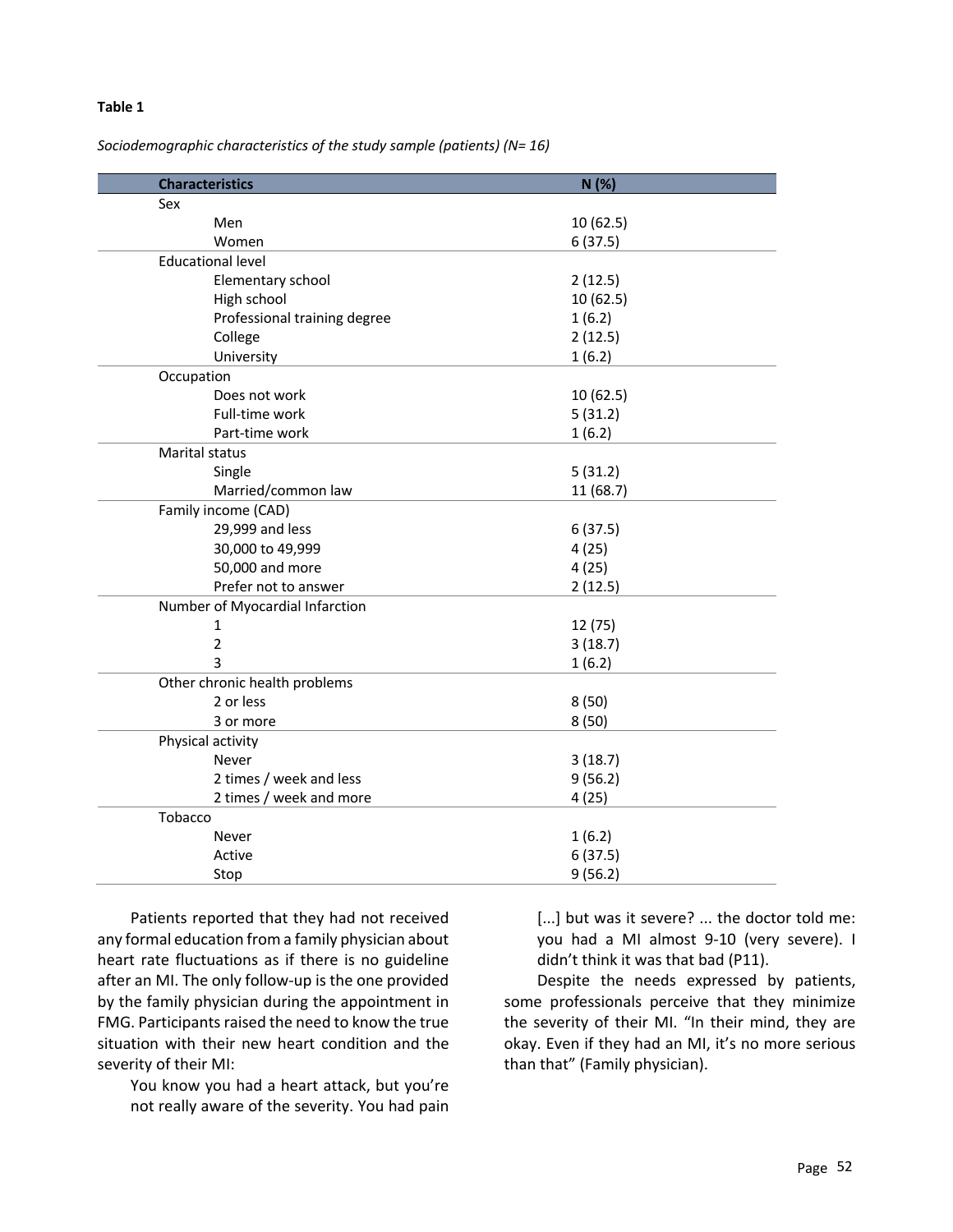#### **Table 2**

*Sociodemographic characteristics of the study sample (family physicians) (N = 4)*

| <b>Characteristics</b>                     | N (%)  |  |  |  |
|--------------------------------------------|--------|--|--|--|
| Sex                                        |        |  |  |  |
| Men                                        | 1(25)  |  |  |  |
| Women                                      | 3(75)  |  |  |  |
| <b>Educational level</b>                   |        |  |  |  |
| Doctor of medicine                         | 4(100) |  |  |  |
| Masters <sup>a</sup>                       | 1(25)  |  |  |  |
| Experience                                 |        |  |  |  |
| 30 years and more                          | 3(75)  |  |  |  |
| 5 years and less                           | 1(25)  |  |  |  |
| Experience in Family Medicine Group        |        |  |  |  |
| 30 years and more                          | 3(75)  |  |  |  |
| 5 years and less                           | 1(25)  |  |  |  |
| Other sectors of activity in previous work |        |  |  |  |
| Emergency room                             | 3(75)  |  |  |  |
| Hospitalization                            | 1(25)  |  |  |  |
| Home care                                  | 3(75)  |  |  |  |
| Geriatric care                             | 1(25)  |  |  |  |
| Private practice                           | 1(25)  |  |  |  |

<sup>a</sup>One participant had a master's degree in addition to a doctorate in medicine.

Patients reported that the information received on the severity of their MI was provided during their hospitalization after the PTCA. These patients mentioned that this is not the right time since they are still in shock from MI events, they need this information to be reviewed upon their return, in a more receptive state of mind: "Yes,[...] you were revived, you're medicated, you're lost, you've just come out of a big event (MI). [...] even if I see the cardiologist and he tells me things, I was so traumatized that I couldn't process anything" (P15).

In addition, family physicians believe that the lack of information perceived by patients during their PTCA in a specialized facility may be due to the high number of PTCAs performed in a given day and not enough time spent in hemodynamic centers providing this information: "What I notice is that they are not very well informed about what happens next[...], they receive little information because of the high flow (the number of interventions per day)" (Family physician).

In the absence of services to increase their knowledge about their condition, patients mentioned seeking information from their family, social, and community environment: "Sometimes I talk to people and they explain things to me and they're not even family physician. They've had heart surgery before, and they're telling me about it. They've gained experience over several years" (P7).

#### **NEEDS FOR LIFESTYLE RISK FACTOR MANAGEMENT**

Participants reported four lifestyle-related needs: smoking cessation, weight management, participation in a physical activity program, and support for healthy eating. These needs were corroborated by patients and family physicians.

Patients who used tobacco raised the need for help to quit smoking and mentioned that it was difficult to cease overnight since this habit has been in place for several years: "That's what I find difficult to change, [...], when you've had this habit for more than 30 to 40 years, it's hard to change, but I'll try to get through it" (P13).

The only services received for smoking cessation assistance are the prescription of patches and chewing gums. A meeting with a nurse in a smoking cessation program is offered by the family doctor upon discharge from the hospital. Although this service is accessible and available, people do not seem to want to use it: "People don't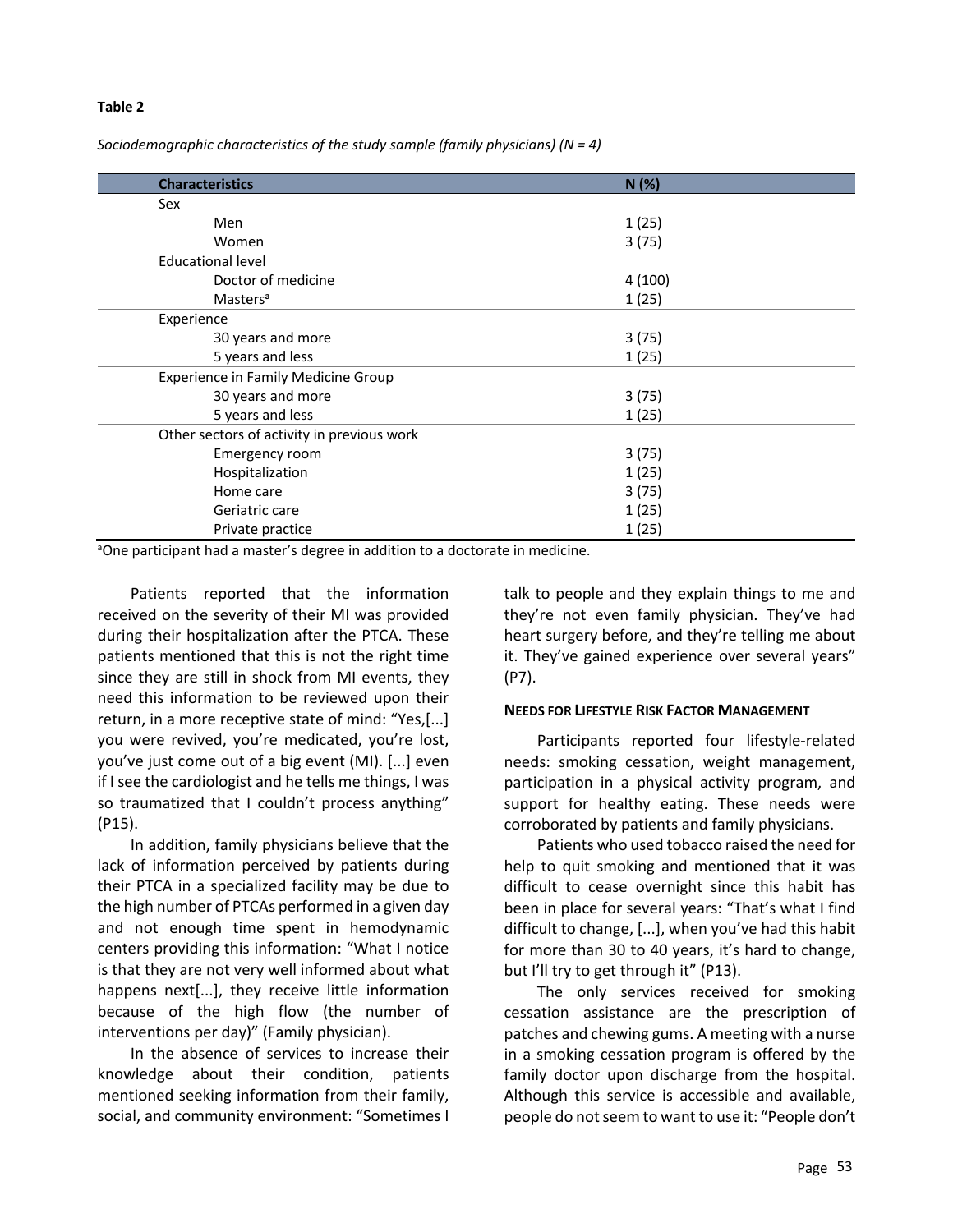want to go, but they're told there's one [smoking cessation nurse]" (Family physician).

One of the needs expressed by half of the patient is that of weight management and eating habits: "I'm far from losing weight, I've gained over 20 pounds and I'm having trouble losing it" (P3).

Family physicians have recently raised the need of a nutritionist service being offered. However, it is not a common practice to refer patients if they do not express the need during medical encounters. Patients receive advice through a post-PTCA pamphlet and by seeking information in their environment and from their family physician: "We give them nutritional advice [...]" (Family physician). "Sometimes we refer them to the nutritionist if we see that they need knowledge and support at this level" (Family physician).

The needs identified about diet mainly pertained to the reduction of high-fat foods. Patients reported that they were trying to make better food choices without the support of a nutritionist: "I wish he (doctor) had given me something on what I cannot eat, but my wife and I have done it (choose the appropriate diet and avoid certain products)" (P13).

For physical activity, people raised the need to participate in a supervised and structured training program for safe physical activity resumption. They also indicated the necessity to learn about the normal physiological effects of exercise under their condition, such as shortness of breath and their heart rate. They mentioned the need to support their self-efficacy because they are afraid of having another MI during activity.

Support for physical activity would have helped for my pain, but you have nothing (services) to manage the fact that you can only do 5 or 10 minutes and there will be no danger and to be reassured about it. He (family physician) tells you to be physically active, but you have nothing (services), and you are afraid to suffer from another MI again and you are alone... (P15).

Family physicians also pointed out the lack of support when physical activity resumes and the absence of specialized physical activity professionals to develop programs: "We don't have time to write an activity program [...]."and;

"[...] anyway we don't have the training for that either" (Family physician). In the absence of this service, some patients with insurance use services from the private sector: In other situations, despite the absence of a professional in physical activity, a recommendation for light physical activity is made by family physicians: "(He said) Walk, but I wasn't referred to anyone" (P8). "The doctor told me not to shovel too much, that it wasn't good for me" (P2).

In the absence of support, people reported using different strategies to adapt to their new condition, such as limiting activities and changing their work routine: "It's like a tattoo, a scar. We know it's going to stay there" (P8). "He's more careful. He had his MI after exerting himself during intensive shovelling. He's more careful with the shovel and about not exerting himself (P8-spouse). "Before that (cardiac event) I used to give it all until I ran out of breath. We are also getting older, we have to be more careful, our capacity is decreasing" (P8).

#### **NEEDS FOR MEDICAL RISK MANAGEMENT**

People identified two needs related to the management of the medical risks of heart disease. More specifically, these needs refer to acquiring the knowledge on taking medications and their side effects.

Some of the people said they would like to know why they are taking medication because they do not think it is necessary: "He gives me medication to reduce my blood pressure, but I find my pressure's too low" (P14).

Patients mentioned that side effects should be discussed before taking drugs and that educational interventions on medication, provided by family physicians and community pharmacists, vary. Patients and family physicians corroborate these results with respect to the need for information related to medication use:

The benefits of the medication and why you're taking it. Because when you understand why you're taking this medication, it helps you to keep going. If you're not sure why you're taking it, you don't see the benefits too much (Family physician).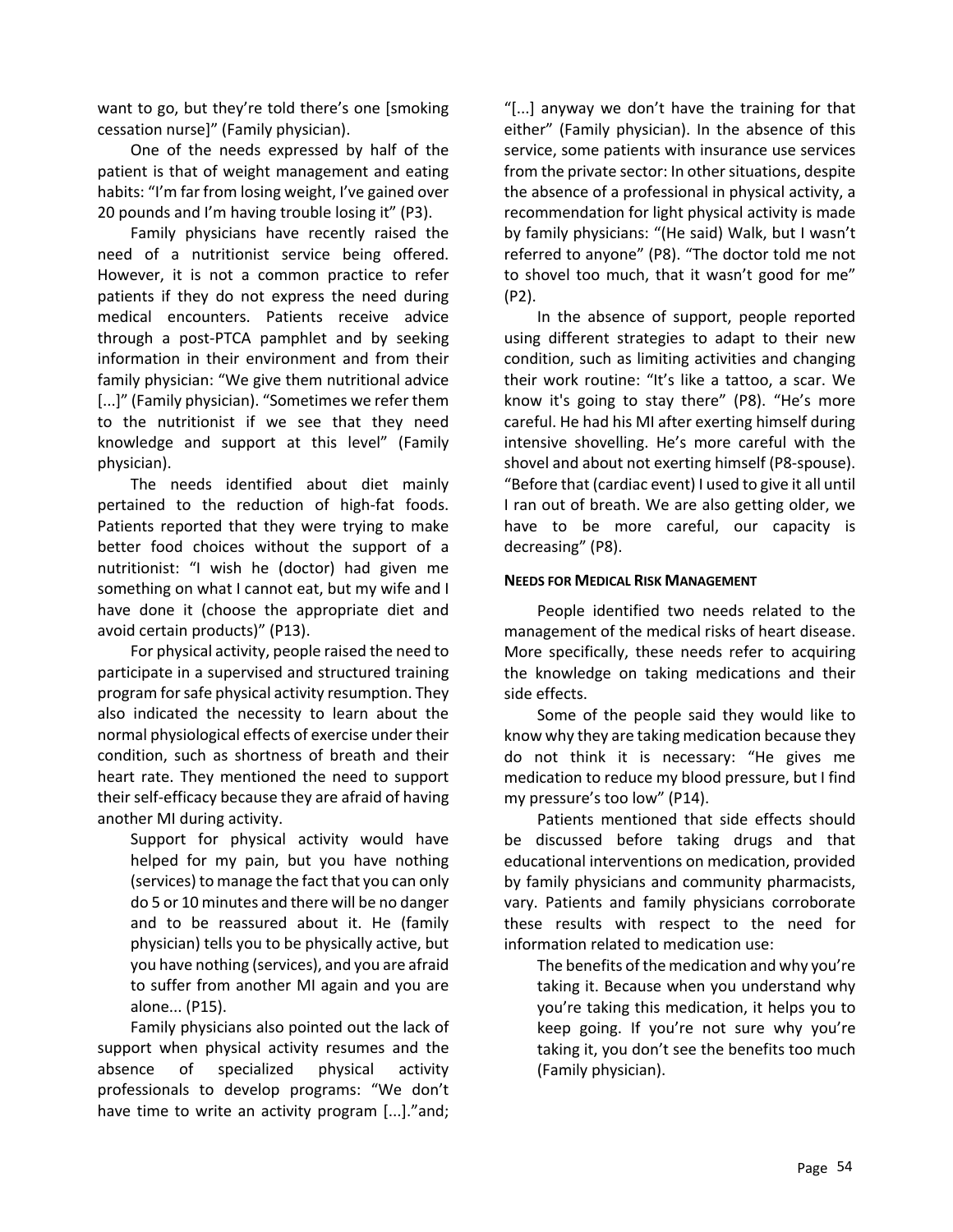#### **NEED FOR PSYCHOSOCIAL SUPPORT**

People identified four main needs related to psychological health: managing anxiety, depression, anger, fear, providing psychological support, and resuming sexual relations.

All people reported suffering from anxiety, symptoms of depression, anger, and fear. They mentioned that they cannot move on to another stage, because the MI episode still takes up all the space in their thoughts. They reported the need for psychological support when they return home: "I am more nervous and anxious than before, but this may be normal under these circumstances [post-PTCA]" (P9). "Their state of shock, because sometimes we see them like that, it all happened quickly: MI, coronary angiography, tertiary center, return[home]… they are completely disoriented" (Family physician).

Family physicians and patients mentioned that no psychological services are offered to patients and "There's no referral to a social worker for someone who has just had an [cardiac] event" (Family physician). In the absence of psychosocial services, patients reported using different strategies to deal with psychosocial problems since their MI: "I managed with my spouse as we have done for years" (P8). "My wife, daughter, and sonin-law, we sat down and we talked about it and after that things got better. I got back on track" (P4).

Patients also addressed the fear of having another MI. The answer they get from their family physician is that they can have another MI, and this, without having any control over what could happen again: "I said you're not too encouraging, I just went through an MI and you tell me I can have another one? […] it got me a little on edge" (P3).

People stressed the need to participate in support groups with people who have had the same experience as them: "Having had support from a group of people who also have had a heart attack, being able to talk about the event and understand it and find out if others know why they had a heart attack" (P15).

In addition, some people mentioned that they were concerned about the information received by their family physician and that they were feeling that family physician trivialized their health status: "The emergency doctor told me: it took what, 40

years to clog (arteries) I can't believe you're going to clog up tomorrow morning. I took that as cash" (P8). "In Quebec City, he [family physician] told me not to worry that it would take years to clog" (P1).

People reported experiencing insecurity when sexual relations resumed. This insecurity could result from the lack of information received on the resumption of sexual activity: "You fear you can't do otherwise, are you going to have another one [MI]? I was afraid, it scared me... When you have shortness of breath like that after sex, it's scary." P8-spouse: "You get the feeling the heart is going to give out." P8

With regard to sexual relations, none of the patients received any instruction from family physician. "My god, there is no one who told me about this, I would surely have remembered if someone had told me about it" (P16). "[...] sexual relations, it's rare that they (patients) approach it right away, you have to ask them the question. We tell them (patients) you're going to be good to start again, but otherwise, patients don't talk about it [...]" (Family physician).

#### **DISCUSSION**

To our knowledge, this study is the first to describe the needs of patients having suffered an MI and those perceived by family physicians about a CRP in a remote area and the current services offered to patients in primary care. Results showed that patients who underwent PTCA and who live in a remote area, still have several unmet needs regarding CR. These needs revolve around: health behaviour changes and education, lifestyle risk factor management, medical risk management, and psychosocial health. In the absence of CRP, people tend to adopt healthy behaviours that allow them to embrace their condition, instead of making up for it.

#### **UNMET NEEDS REGARDING CARDIAC REHABILITATION**

The results of this study reveal that many of people's health behaviours change and education needs remain unmet. Fatigue management was expressed by many, but not performed systematically at every medical appointment by family physicians. If fatigue after an MI was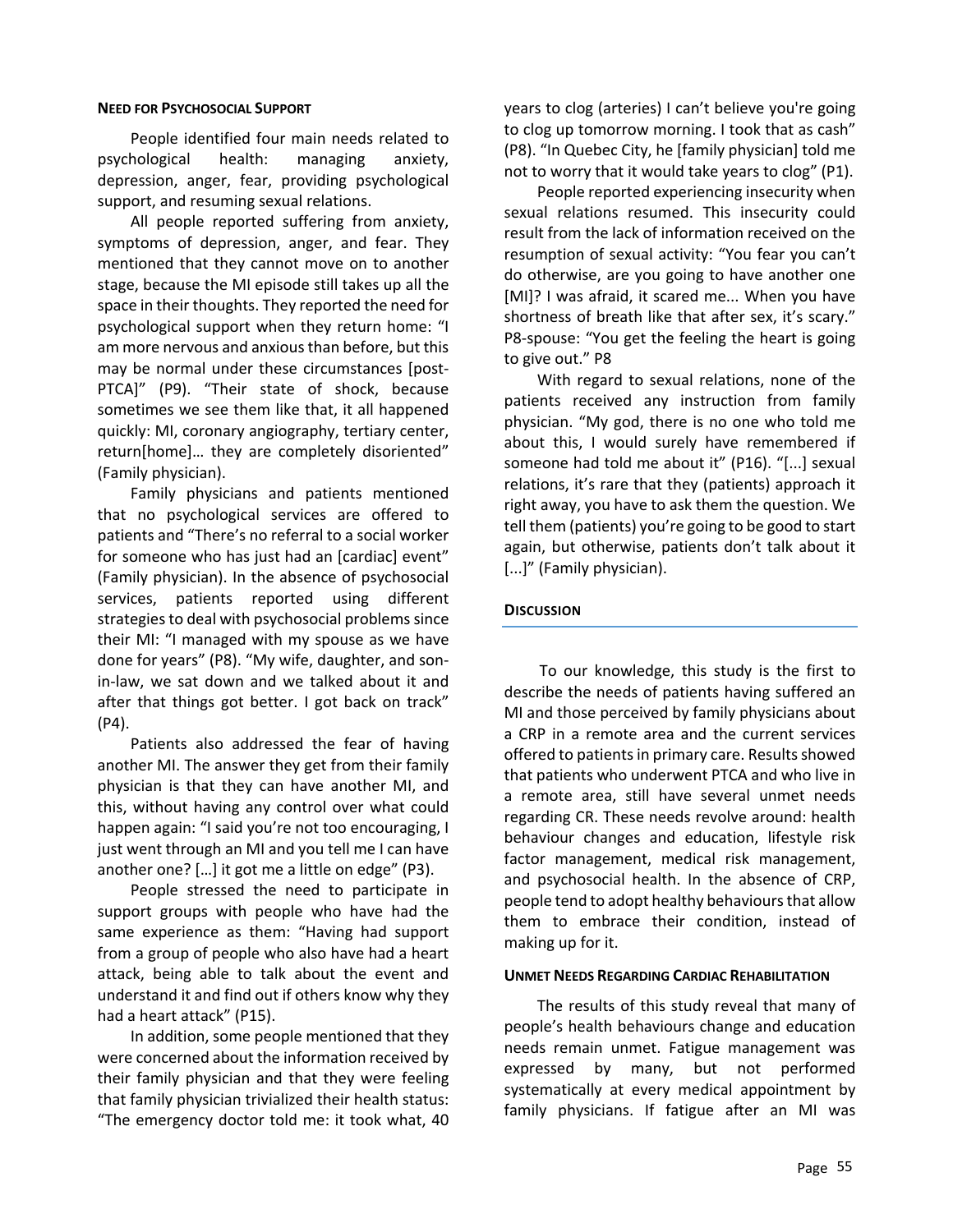addressed by family physicians, it would reassure patients. It would allow them to better understand it and thus know that it leads to limitations, but that with strategies, they may continue their activities as mentioned in previous studies (Blakeman & Stapleton, 2018; Fredriksson-Larsson et al., 2013; Sjöström-Strand et al., 2011). The need to acquire knowledge is unanimous among patients since they all reported wanting to know more about their condition. Our results are in line with other studies, namely that patients need to have regular follow-ups with their family physician that include learning support for resuming physical activities and for physical symptoms related to activity (Nicolai et al., 2018; Sutton et al., 2012). Studies have shown that lack of support limits the return to their usual occupations, because the fear of having a second MI or even tiring their hearts remains present, which leads them to reduce their activities (Junehag et al., 2014; Simonÿ et al., 2015).

The needs of people related to lifestyle risk factor management are also numerous. Yet these are basic needs for all people living with chronic diseases (CDs), which must be addressed during a CRP as recommended by the BACPR (2017). Despite severals recommandations (Ministère de la santé et des Services sociaux, 2019; BACPR; Frohmader et al., 2017; Improving Chronic Illness Care, 2019) on the management of CDs in primary care there is no follow-ups for those who participated. The patients' needs that are the most discussed by family physicians is smoking cessation, but in a summary way. Thus, it is not high-intensity intervention to promote smoking cessation (Pagidipati et al., 2017).

Needs related to medical risk management were also raised. Acquiring knowledge about prescribed medication, the reasons for taking it and possible side effects would contribute to the quality of medication use (Huriani, 2019). Hald et al. (2019) reported that non-compliance to medication is common in people with cardiovascular diseases and that 24% of patients did not fill their prescribed medications within 7 days of discharge. Moreover, 34% of patients quit taking at least one out of two medications including aspirin, beta blocker or statin and 12% of patients quit taking all three medications which

raises their death toll. The concerns regarding the lack of knowledge of side effects may be detrimental to therapeutic adherence (Presseau et al., 2017). The compliance to medication is obvious for patients who benefit from regular follow-ups upon hospital discharge (Rahhal et al., 2020). According to our study, in order to have a successful disease self-management, patients want to be monitored to see if their lifestyle changes have a positive impact on their individual risk factors as those reported by Ghannem et al. (2005), (e.g., blood pressure, cholesterol and heart function).

This study also found that psychosocial health needs are not being met. The lack of psychosocial support for the management of psychosocial symptoms does not allow patients to increase their confidence and achieve mental balance (Ghannem et al., 2015; Simonÿ et al., 2015). All unmet needs identified in this study could be addressed using a person-centred approach through participation in a CRP (BACPR, 2017).

## **ADAPTATION TO THE CHRONIC CONDITION RATHER THAN CARDIAC REHABILITATION**

Among other things, this study highlighted the fact that in the absence of services, people implement different strategies that focus on the problem, on emotions or on seeking social support to adapt to the disease. In light of the adaptations raised by participants, the inclusion of the development of coping skills within the health education component of CRP would be relevant to improve emotional wellbeing, functional status, and health behaviours, as suggested by Lazarus (1984). People try to live as best they can with changes in their physical and mental conditions. This adaptation was also raised in a study on health behaviours among people from rural areas in CR (Butland et al., 2019).

#### **STRENGTHS AND LIMITATIONS OF THE STUDY**

The strengths of this study include the variability of the health experience of the sample of participants interviewed. The conceptual model BACPR (2017) used allowed us to highlight CR needs, which are in line with the model's core components and are similar in our study population. The family physician's perspective on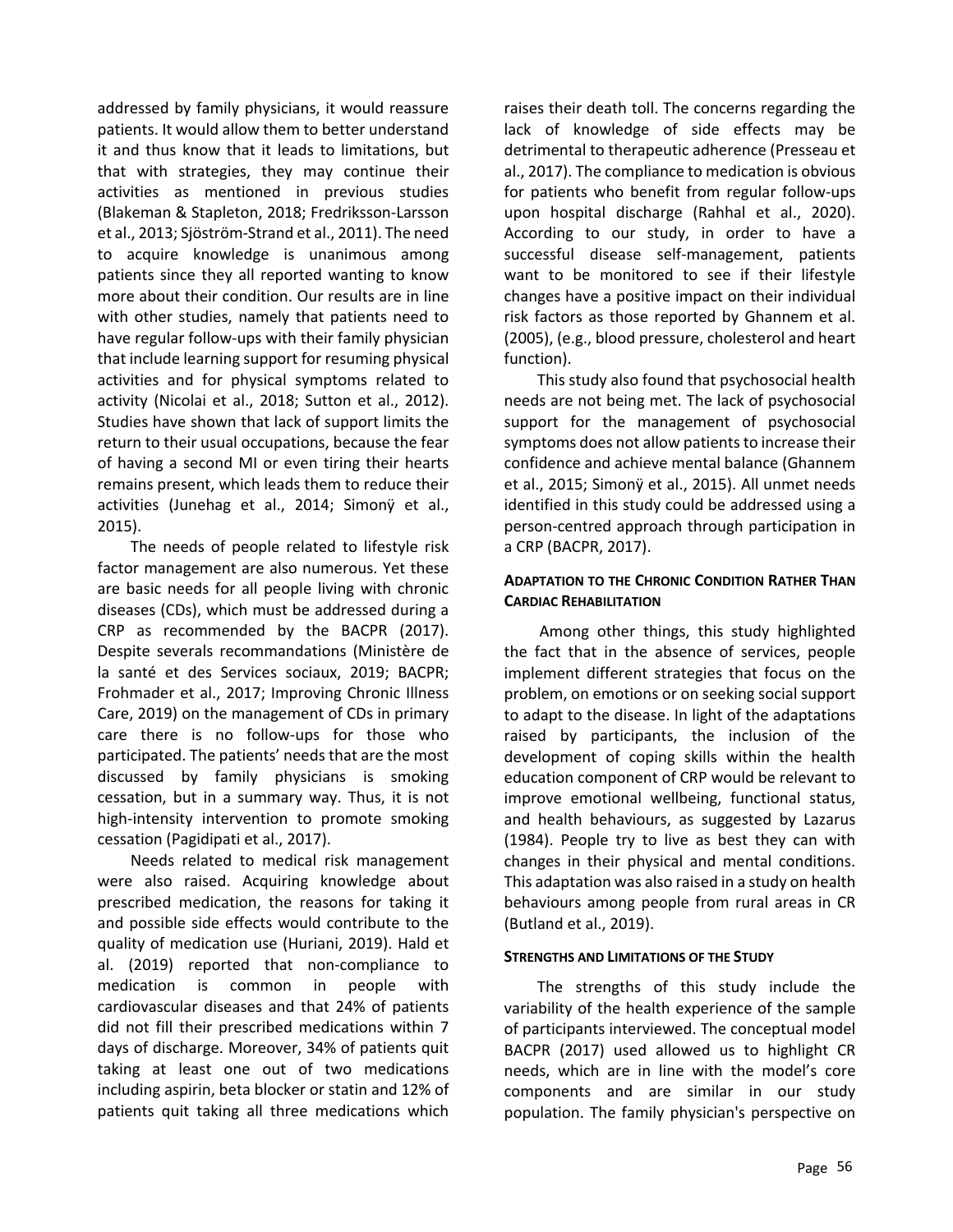the care needs of patients is consistent with the needs identified by patients. Despite these strengths, readers must keep in mind that those results reflect the perception of only one FMG in a remote area. The results are therefore transferable only to similar contexts (remote area), such as among people who suffered MI and underwent PTCA. Moreover, to make transferability easier, the care trajectory was detailed in a previous publication (Bernier et al., 2020). Furthermore, we cannot exclude that biases of selection and social desirability may have occurred throughout this study and may have influenced the content of the exchanges between the participants and the first author. Finally, our study failed to gather the perception of other health care professionals than family physicians, which limits our findings only to patients and family physicians.

## **PRACTICE**

This article described the needs expressed by patients who suffered MI and underwent PTCA, but also of those perceived by family physicians regarding CRP. As results show, several needs remain unmet after a PTCA and an important lack of secondary prevention in patients with cardiovascular disease remains. In addition, this study also shows an urgent need for an interdisciplinary approach where additional care is offered along with those already provided by family physicians in FMGs away from facilities providing hemodynamic services.

## **RESEARCH**

This project will contribute towards the advancement of knowledge in nursing regarding the needs expressed by patients living in a remote area who suffered an MI and undergone PTCA, as well as those highlighted by family physicians in FMGs. Moreover, it allowed a better understanding of patients' health behaviours, related to the way they cope with their new condition according to their experiential knowledge. The results obtained through this study will promote scientific knowledge regarding the needs following a PTCA, but also underline the lack of services available in remote locations. These results could also provide qualitative data to support the reflection on a creation of a CRP in future studies aiming to implement and evaluate an adapted model in CR for patients enrolled in primary care clinics.

#### **CONCLUSION**

This study showed that the needs of patients in a remote area who underwent PTCA in a specialized facility following an MI are unmet regarding CR. In the long term, unmet needs could be harmful to their health and may lead to subsequent cardiac events (Goodridge et al., 2011). In our study, we observed that only family physicians were involved in the medical care and follow-up of this heart condition. The lack of involvement of other healthcare professionals to attend to the patient is concerning and does not follow guidelines from BAPCR. Many primary healthcare clinics benefit from the on-site presence of primary care nurses who have sufficient competencies to ensure an adequate follow-up of the patient's health, including compliance to medication, blood pressure management, promotion of a healthy body mass index and total cholesterol level, smoking cessation, physical activity and healthy eating habits following a MI (Doležel & Jarošová, 2019). Lack of services is a concern, as people with chronic diseases require interdisciplinary management (Gouvernement du Québec, 2012) and the FMG structure, within which nurses work, is a model that promotes collaboration and management of people with CD. Nurses working in FMGs are mandated, among other things, to monitor people with CD, in collaboration with the family physician (Gouvernement du Québec; Ordre des infirmières et infirmiers du Québec, 2016). In a collaborative model and the absence of a CRP offered by specialists, it is fair to think that the FMG nurse could be more involved in the follow-ups of these patients. Nurses play an essential role in secondary prevention in collaboration with family physicians by raising awareness and helping people comply with treatment, as well as modifying their lifestyle habits (Poitras et al., 2018; Sjöström-Strand et al., 2013) using a person-centred approach (Barry & Edgman-Levitan, 2012), rather than by focussing on the disease. This role is in line with the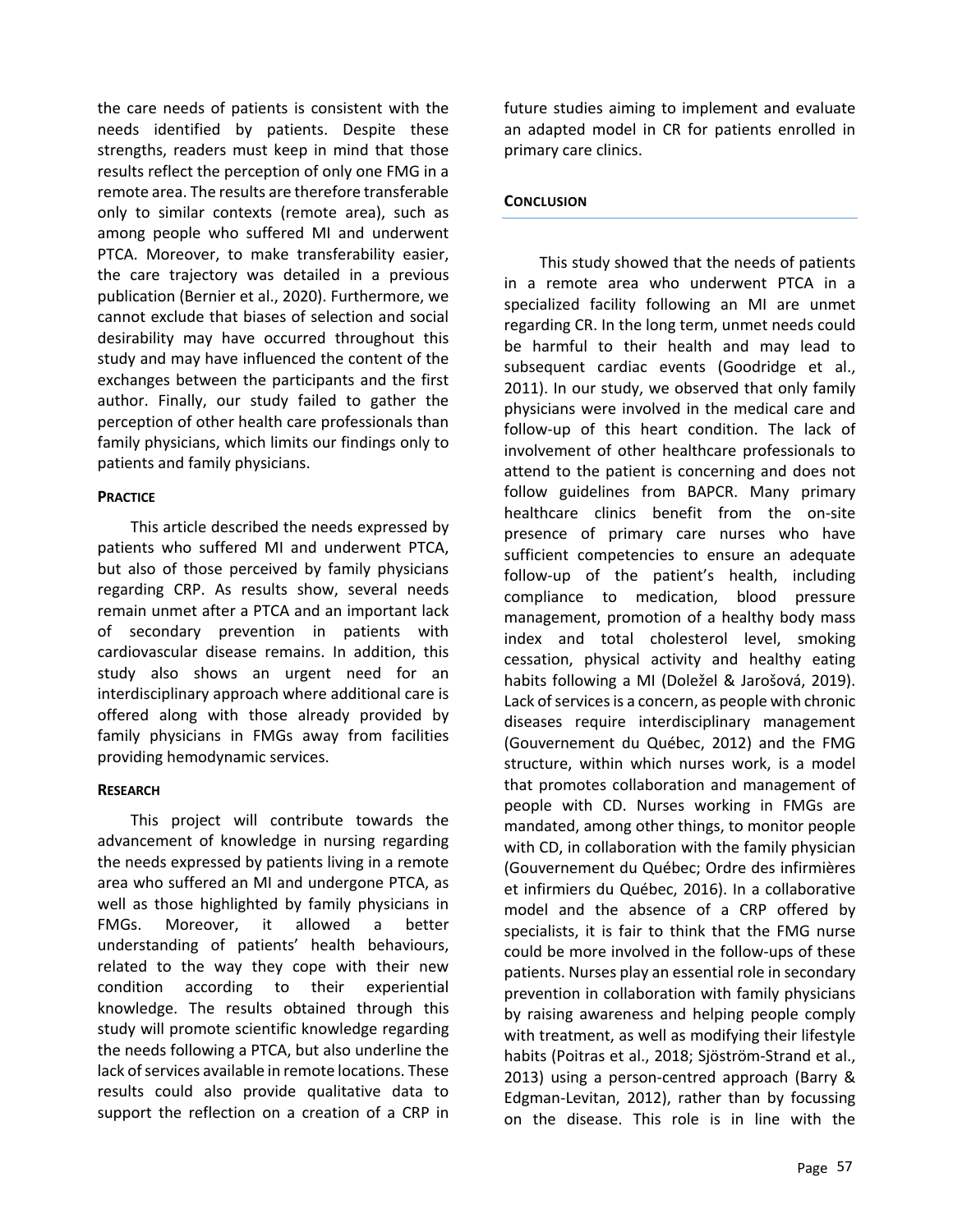expectations of the various strategies aimed at reducing CD and also in line with the role of CD nurses who spend most of their clinical time on this issue (Huriani, 2019; Improving Chronic Illness Care, 2019; Ministère de la Santé et des Services sociaux, 2019; Ordre des infirmières et infirmiers du Québec; Poitras et al.; Santé Canada, 2007). This role must be grounded in collaborative perspective with the family physician to use everyone's skills for the benefit of the patient (Poitras et al., 2016). Nursing follow-ups would meet patients' priority needs, thus promoting better CR, and reducing the recurrence of MI (Huriani) and the feeling of vulnerability (Frohmader et al., 2017).

**Authors' contribution**: All authors were involved in the design and realization of the project and in drafting the manuscript. JB, ML and MEP were major contributors in writing the manuscript. All authors approved the final version.

**Acknowledgments**: We would like to personally acknowledge each participant for welcoming us into their home, but also the healthcare professionals for their participation. Special thanks to head physician Dr. Gosselin for his help during this project.

**Funding**: This project received funding from the RRISIQ, MELS-University and the Université du Québec à Chicoutimi.

**Statement of conflict of interest**: The authors declare no conflict of interest.

**Reçu/Received:** 28 Mai 2020 **Publié/Published:** Dec 2021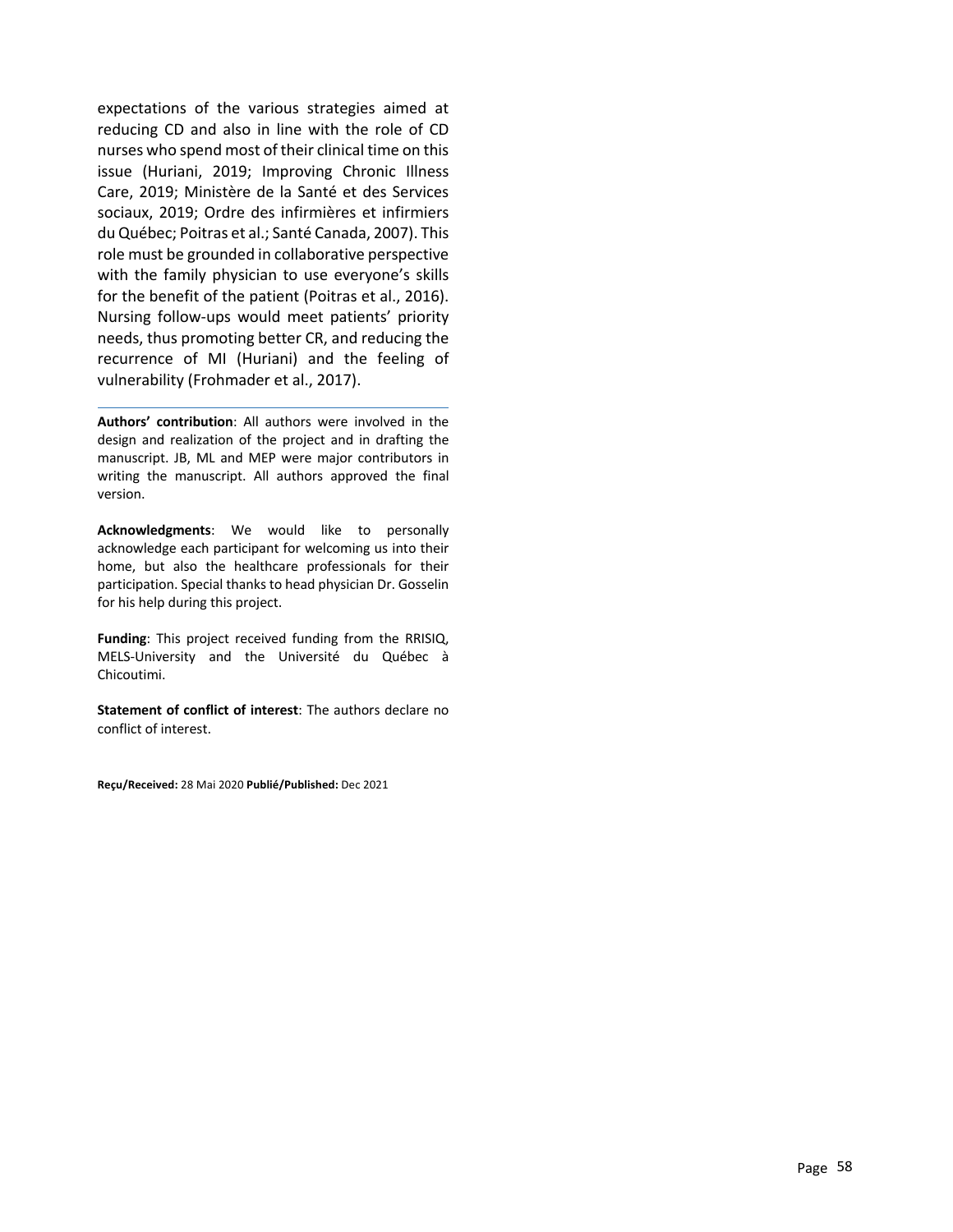- Angus, J. E., Dale, C. M., Nielsen, L. S., Kramer-Kile, M., Lapum, J., Pritlove, C., Abramson, B., Price, J. A., Marzolini, S., Oh, P., & Clark, A. (2018). Gender matters in cardiac rehabilitation and diabetes: Using Bourdieu's concepts. *Social Science & Medicine, 200*, 44-51. https://doi.org/10.1016/j.socscimed.2018.01.003
- Barry, M. J., & Edgman-Levitan, S. (2012). Shared decision making: The pinnacle of patient-centered care. *New England Journal of Medicine, 366*(9), 780-781. https://doi.org/10.1056/NEJMp1109283
- Bernier, J., Poitras, M. E., & Lavoie, M. (2020). Trajectoire et vécu des personnes traitées pour un infarctus du myocarde en région éloignée : étude exploratoire descriptive. *Recherche en soins infirmiers, 142*(3), 111-122.
- Bhuyan, S. S., Wang, Y., Opoku, S., & Lin, G. (2013). Rural-urban differences in acute myocardial infarction mortality: Evidence from Nebraska. *Journal of Cardiovascular Disease Research, 4*(4), 209-213. https://www.sciencedirect.com/science/article/abs/pii/S0975358314000072
- Blakeman, J. R., & Stapleton, S. J. (2018). An integrative review of fatigue experienced by women before and during myocardial infarction. *Journal of Clinical Nursing, 27*(5-6), 906-916. https://doi.org/https://doi.org/10.1111/jocn.14122
- British Association for Cardiovascular Prevention and Rehabilitation. (2017). *The BACPR standards and core components for cardiovascular disease prevention and rehabilitation*. British Cardiovascular Society.
- Butland, M., Corones-Watkins, K., Evanson, A. D., & Cooke, M. (2019). Health behaviours of rural Australians following percutaneous coronary intervention: *A systematic scoping review. Rural and Remote Health, 19*(2), 1-11.
- Canadian Association of Emergency Physicians. (1997). Recommendations for the management of rural, remote, and isolated emergency health care facilities in Canada. *Journal of Emergency Medecine, 15*(5), 741-747. https://doi.org/10.1016/s0736-4679(97)00159-5
- Doležel, J., & Jarošová, D. (2019). Educational process in patients after myocardial infarction. *Central European Journal of Nursing and Midwifery, 10*(2), 1026-1034.
- Fredriksson-Larsson, U., Alsen, P., & Brink, E. (2013). I've lost the person I used to be--Experiences of the consequences of fatigue following myocardial infarction. *International Journal of Qualitative Studies on Health and Well-Being, 8*(1), 1- 9. https://doi.org/10.3402/qhw.v8i0.20836
- Frohmader, T. J., Lin, F., & Chaboyer, W. P. (2017). Structures, processes and outcomes of the aussie heart guide program: A nurse mentor supported, home based cardiac rehabilitation program for rural patients with acute coronary syndrome. *Australian Critical Care, 31*(2), 93-100. https://doi.org/http://dx.doi.org/10.1016/j.aucc.2017.03.002
- Ghannem, M., Ghannem, L., & Ghannem, L. (2015). La réadaptation cardiaque en postinfarctus du myocarde. *Annales de cardiologie et d'angéiologie, 64*(6), 517-526. https://doi.org/https://doi.org/10.1016/j.ancard.2015.09.058
- Gittelsohn, J., Steckler, A., Jonhson, C. C., Pratt, C., Grieser, M., Pickrel, J., Stone, E. J., Conway, T., Coombs, D., & Staten, L. K. (2006). Formative research in school and community-based health programs and studies: "State of the Art" and the TAAG Approach. *Health Education and Behavior, 33*(1), 25-39.
- Goodridge, D., Hutchinson, S., Wilson, D., & Ross, C. (2011). Living in a rural area with advanced chronic respiratory illness: A qualitative study. *Primary Care Respiratory Journal, 20*(1), 54-58.
- Gouvernement du Québec. (2012). *Cadre de référence pour la prévention et la gestion des maladies chroniques physiques en première ligne*. http://publications.msss.gouv.qc.ca/msss/fichiers/2012/12-942-01F.pdf
- Gouvernement du Québec. (2018). *Groupe de médecine de famille (GMF), GMF-U et super-clinique (GMF-Réseau)*. http://www.msss.gouv.qc.ca/professionnels/soins-et-services/groupes-de-medecine-de-famille-gmf-et-supercliniques-gmf-reseau/
- Gray, J. R., Grove, S. K., & Shutherland, S. (2017). *The practice of nursing research: Appraisal, synthesis, and generation of evidence* (8th Ed.). Elsevier.
- Hald, K., Larsen, F. B., Nielsen, K. M., Meillier, L. K., Johansen, M. B., Larsen, M. L., Christensen, B., & Nielsen, C. V. (2019). Medication adherence, biological and lifestyle risk factors in patients with myocardial infarction: A ten-year follow-up on socially differentiated cardiac rehabilitation. *Scandinavian Journal of Primary Health Care, 37*(2), 182-190.
- Huriani, E. (2019). Myocardial infarction patients' learning needs: Perceptions of patients, family members and nurses. *International Journal of Nursing Sciences, 6*(3), 294-299. https://doi.org/https://doi.org/10.1016/j.ijnss.2019.05.001
- Improving Chronic Illness Care. (2019). *The Chronic Care Model*. http://www.improvingchroniccare.org/index.php?p=The\_Chronic\_Care\_Model&s=2
- Institut de cardiologie de l'université d'Ottawa. (2016). *Angioplastie*. https://www.ottawaheart.ca/fr/examenintervention/angioplastie
- Institut national d'excellence en santé et en services sociaux. (2016). *Portrait de la prise en charge de l'infarctus aigu du myocarde avec élévation du segment ST au québec en 2013-2014: résultats d'une troisième évaluation terraine à*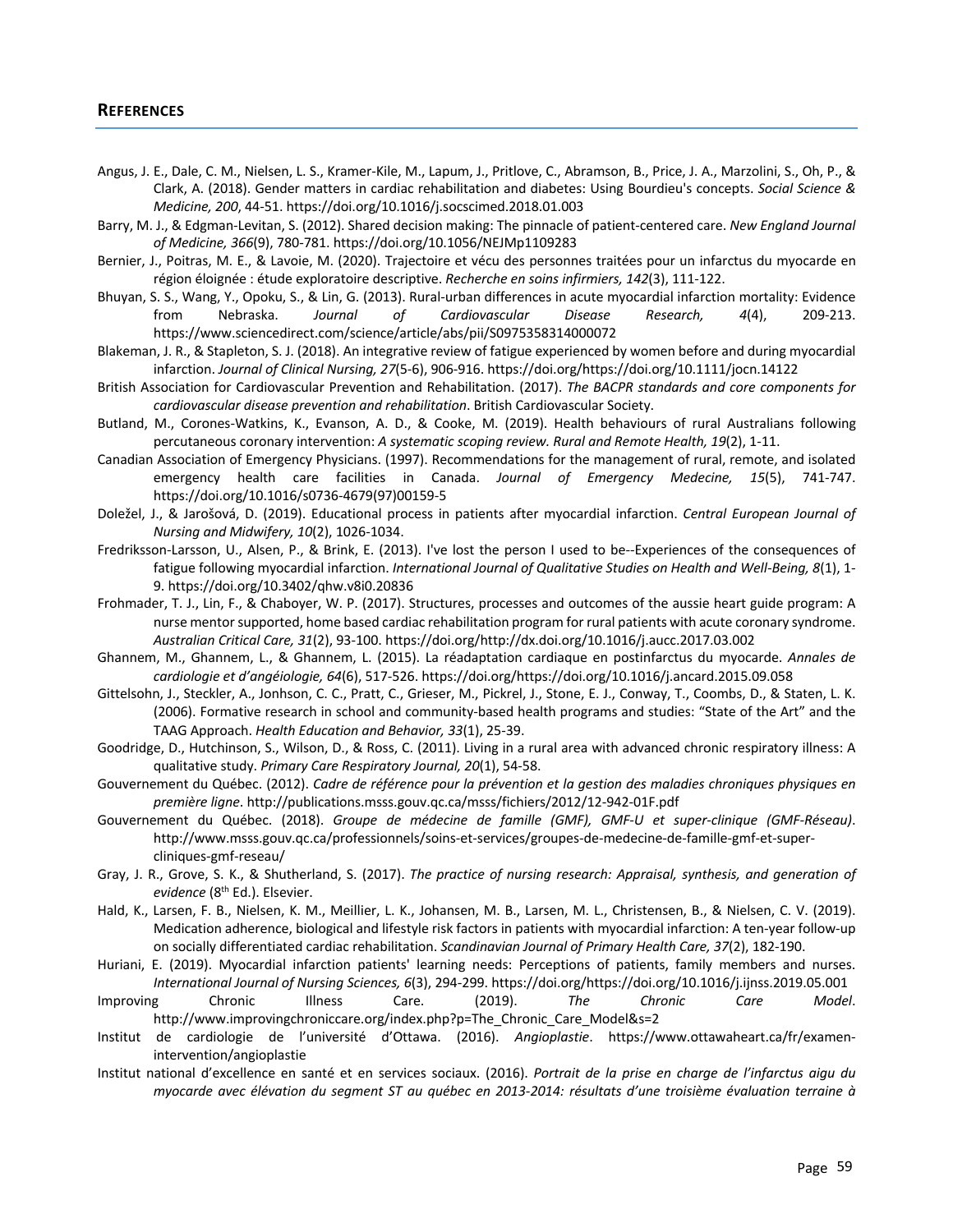*l'échelle provinciale (978-2-550-76826-5)*.

https://www.inesss.qc.ca/fileadmin/doc/INESSS/Rapports/Cardio/INESSS\_Portrait\_Provincial\_IAMEST.pdf

Institut national de santé publique du Québec. (2017). *Système intégré de surveillance des maladies chroniques du Québec: compilation spéciale de données statistiques 2015-2016*.

- Junehag, L., Asplund, K., & Svedlund, M. (2014). A qualitative study: Perceptions of the psychosocial consequences and access to support after an acute myocardial infarction. *Intensive and Critical Care Nursing, 30*(1), 22-30. https://doi.org/https://doi.org/10.1016/j.iccn.2013.07.002
- Lazarus, R. S., & Folkman, S. (1984). *Stress, Appraisal, and Coping*. Springer Publishing Company https://books.google.ca/books/about/Stress\_Appraisal\_and\_Coping.html?id=i-ySQQuUpr8C&redir\_esc=y
- Miles, M. B., Huberman, M. A., & Saldaña, J. (2014). Qualitative data analysis: A methods sourcebook (3<sup>rd</sup> Ed.). SAGE Publications, Inc.
- Ministère de la Santé et des Services sociaux. (2019). *Guide pratique à l'intention des infirmières cliniciennes qui travaillent dans un groupe de médecine de famille ou un groupe de médecine de famille universitaire*. http://publications.msss.gouv.qc.ca/msss/fichiers/2019/19-924-11W.pdf
- Nicolai, J., Müller, N., Noest, S., Wilke, S., Schultz, J. H., Gleißner, C. A., Eich, W., & Bieber, C. (2018). To change or not to change that is the question: A qualitative study of lifestyle changes following acute myocardial infarction. *Chronic Illness, 14*(1), 25-41. https://doi.org/10.1177/1742395317694700
- O'Gara, P. T., Kushner, F. G., Ascheim, D. D., Casey, D. E., Chung, M. K., Lemos, J. A. d., Ettinger, S. M., Fang, J. C., Fesmire, F. M., Franklin, B. A., Granger, C. B., Krumholz, H. M., Linderbaum, J. A., Morrow, D. A., Newby, L. K., Ornato, J. P., Ou, N., Radford, M. J., Tamis-Holland, J. E., Tommaso, C. L., Tracy, C. M., Woo, Y. J., & Zhao, D. X. (2013). 2013 ACCF/AHA Guideline for the Management of ST-Elevation Myocardial Infarction. *Journal of The American College of Cardiology, 61*(4), 78-140. https://doi.org/doi:10.1016/j.jacc.2012.11.019
- Ordre des infirmières et infirmiers du Québec. (2016). *Le champ d'exercice et les activités réservées des infirmières et infirmiers*. http://www.oiiq.org/publications/repertoire/le-champ-d-exercice-et-les-activites-reservees-des-infirmieres
- Pagidipati, N. J., Hellkamp, A., Thomas, L., Gulati, M., Peterson, E. D., & Wang, T. Y. (2017). Use of prescription smoking cessation medications after myocardial infarction among older patients in community practice. *JAMA Cardiology, 2*(9), 1040- 1042. https://doi.org/10.1001/jamacardio.2017.2369
- Parsons, K., Gaudine, A., & Swab, M. (2021). Experiences of older adults accessing specialized health care services in rural and remote areas: A qualitative systematic review. *Evidence Synthesis,19*(6), 1328-1343. https://journals.lww.com/jbisrir/Fulltext/2021/06000/Experiences\_of\_older\_adults\_accessing\_specialized.4.aspx
- Patton, M. Q. (2015). Qualitative evaluation and research methods (4<sup>th</sup> Ed.). SAGE Publications, Inc.
- Poitras, M. E., Chouinard, M. C., Fortin, M., Girard, A., & Gallagher, F. (2016). Les activités des infirmières œuvrant en soins de première ligne auprès des personnes atteintes de maladies chroniques: une revue systématique de la littérature. *Recherche en soins infirmiers, 3*(126), 24-37.
- Poitras, M. E., Chouinard, M.-C., Gallagher, F., & Fortin, M. (2018). Nursing activities for patients with chronic disease in primary care settings: A practice analysis. *Nursing research, 67*(1), 35-42.
- Presseau, J., Schwalm, J. D., Grimshaw, J. M., Witteman, H. O., Natarajan, M. K., Linklater, S., Sullivan, K., & Ivers, N. M. (2017). Identifying determinants of medication adherence following myocardial infarction using the Theoretical Domains Framework and the Health Action Process Approach. *Psychology and Health, 32*(10), 1176-1194. https://doi.org/10.1080/08870446.2016.1260724
- Rahhal, A., Mahfouz, A., Khir, F., Okleh, N., Aljundi, A. H., AlKhalaila, O., Hamid, Y., Al Amri, M., Al-Yafei, S. A., Al Suwaidi, J. Al Qahtani, A., Arafa, S., & Arabi, A. R. (2020). Medications adherence post-primary percutaneous coronary intervention in acute myocardial infarction: A population-based cohort study. *Journal of Clinical Pharmacy and Therapeutics 46*(3), 772-779. https://pubmed.ncbi.nlm.nih.gov/33382471/
- Santé Canada. (2007). *Prévention et gestion des maladies chroniques*. https://www.canada.ca/content/dam/hcsc/migration/hc-sc/hcs-sss/alt\_formats/hpb-dgps/pdf/prim/2006-chronic-chroniques-fra.pdf
- Seguin, R. A., Eldridge, G., Graham, M. L., Folta, S. C., Nelson, M. E., & Strogatz, D. (2016). Strong Hearts, healthy communities: A rural community-based cardiovascular disease prevention program. *BMC Public Health, 16*(1), 1-11. https://doi.org/10.1186/s12889-016-2751-4
- Simonÿ, C. P., Pedersen, B. D., Dreyer, P., & Birkelund, R. (2015). Dealing with existential anxiety in exercise-based cardiac rehabilitation: A phenomenological-hermeneutic study of patients' lived experiences. *Journal of Clinical Nursing, 24*(17/18), 2581-2590. https://doi.org/10.1111/jocn.12867
- Sjöström-Strand, A., Ivarsson, B., & Sjöberg, T. (2011). Women's experience of a myocardial infarction: 5 years later. *Scandinavian Journal of Caring Sciences, 25*(3), 459-466. https://doi.org/10.1111/j.1471-6712.2010.00849.x
- Sjöström-Strand, A., Ivarsson, B., & Sjöberg, T. (2013). Primary health care resources for rehabilitation and secondary prevention after myocardial infarction : A questionnaire survey. *Scandinavian Journal of Caring Sciences, 27*(2), 260-266. https://doi.org/10.1111/j.1471-6712.2012.01025.x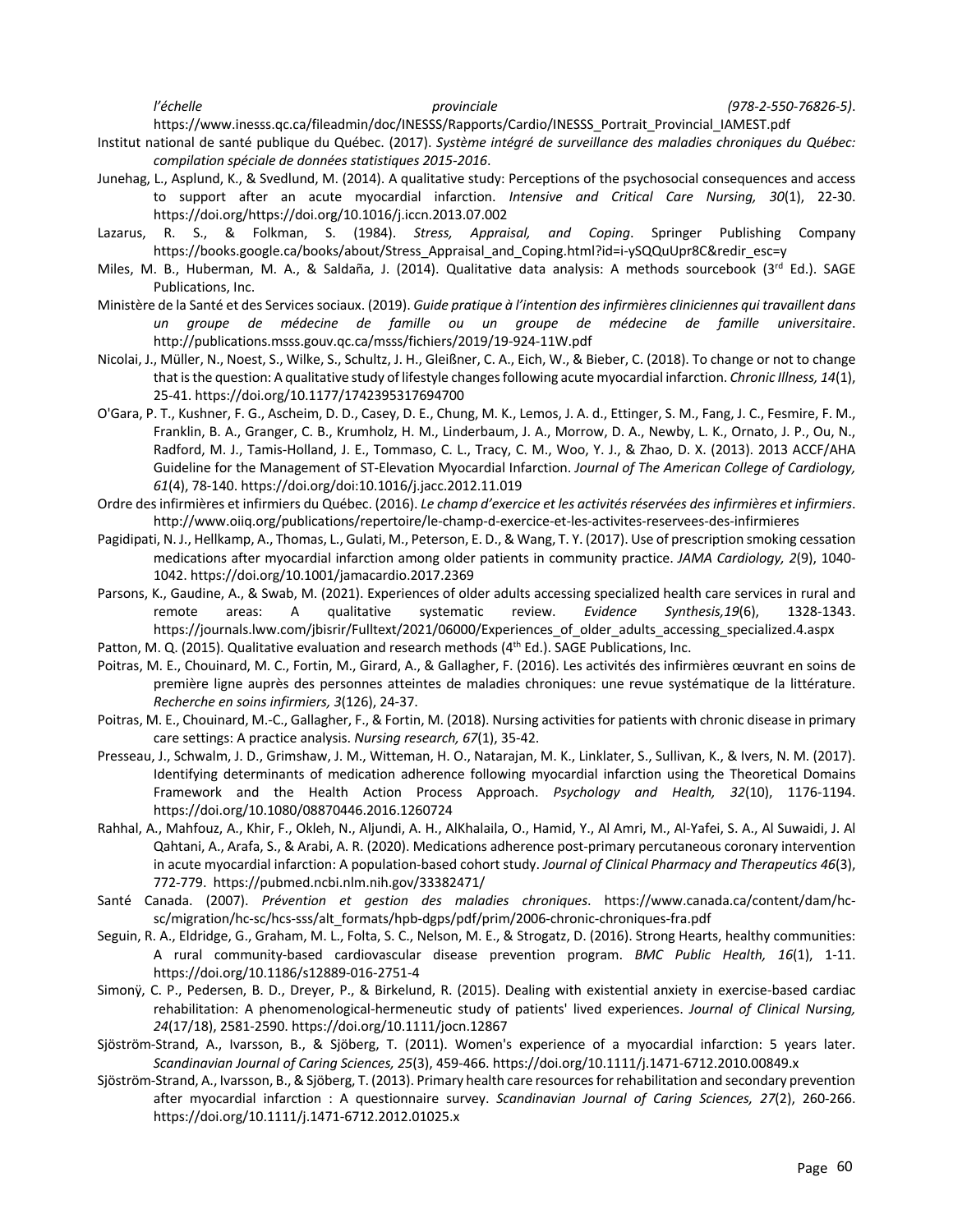- Statistics Canada. (2018, 2018-09-17). *Rural area*. https://www150.statcan.gc.ca/n1/pub/92-195-x/2011001/geo/ra-rr/ra-rreng.htm
- Sutton, E. J., Rolfe, D. E., Landry, M., Sternberg, L., & Price, J. A. D. (2012). *Cardiac rehabilitation and the therapeutic environment: The importance of physical, social, and symbolic safety for programme participation among women*. *Journal of Advanced Nursing, 68*(8), 1834-1846. https://doi.org/10.1111/j.1365-2648.2012.06041.x
- World Health Organization. (1993). *Report on meetings of expert committees and study groups*. http://apps.who.int/iris/bitstream/handle/10665/171795/EB93\_31\_eng.pdf?sequence=1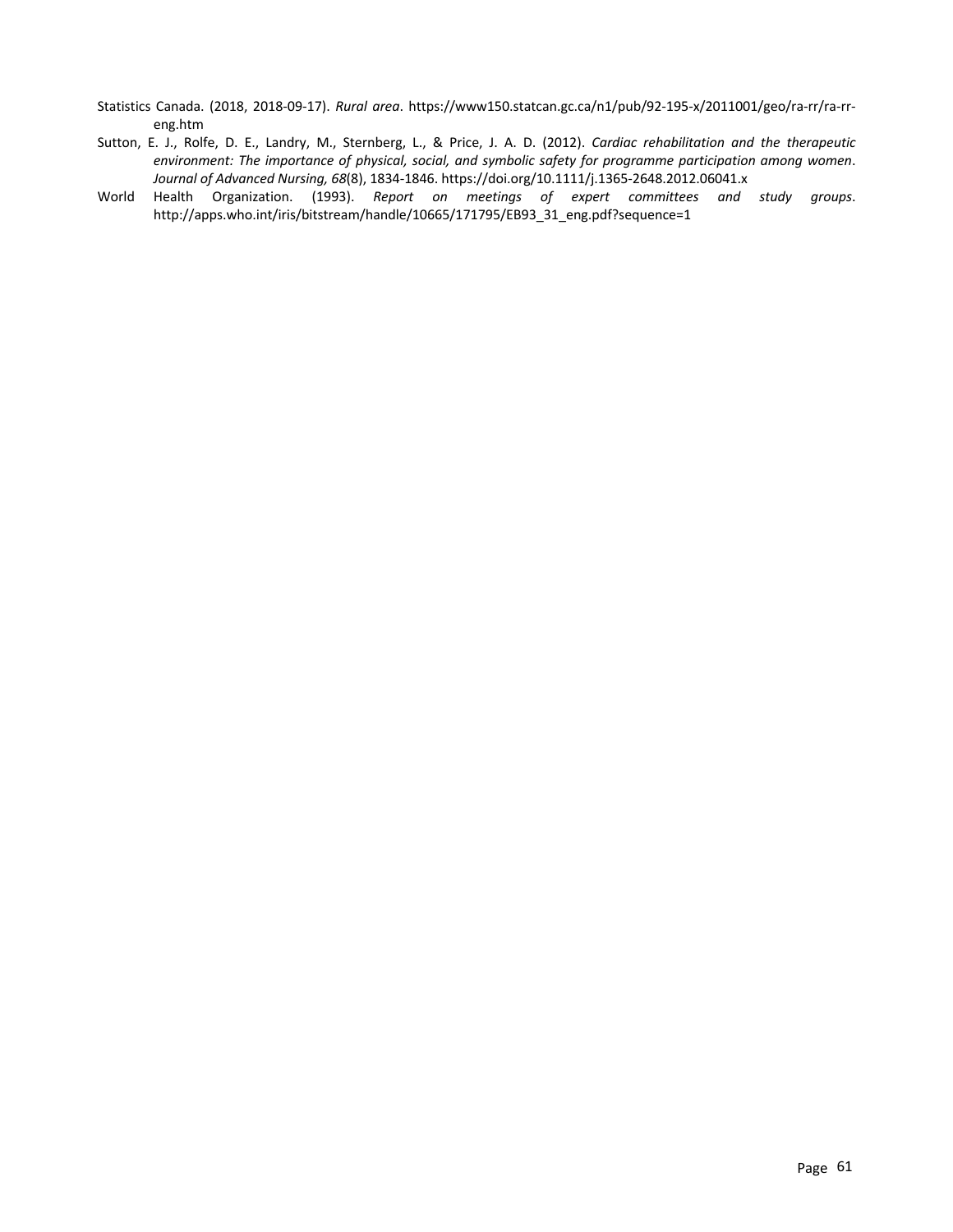## **Appendix 1**

#### **Table 3**

*Perceived needs in cardiac rehabilitation*

| <b>Components</b>                                                                                                                                                                                                                          | <b>Current services</b>                                                                                                                                                                                                           | <b>Perceived needs</b>                                                                                             | <b>Quotes</b>                                                                                                                                                                                                                                                                                                |
|--------------------------------------------------------------------------------------------------------------------------------------------------------------------------------------------------------------------------------------------|-----------------------------------------------------------------------------------------------------------------------------------------------------------------------------------------------------------------------------------|--------------------------------------------------------------------------------------------------------------------|--------------------------------------------------------------------------------------------------------------------------------------------------------------------------------------------------------------------------------------------------------------------------------------------------------------|
| Health behaviour change<br>• Meeting 1 month<br>and education<br>later with the                                                                                                                                                            | Self-management                                                                                                                                                                                                                   | "The first few months when I left the Quebec City hospital, I found it a little<br>difficult [to take charge]." P3 |                                                                                                                                                                                                                                                                                                              |
| "Adopting healthy<br>behaviours and<br>education should be<br>delivered not only to<br>increase knowledge but<br>more importantly to<br>restore confidence and<br>foster a greater sense of<br>perceived personal<br>control"(BACPR, 2017) | family doctor<br>• Specialist<br>(internist)<br>• Treadmill 1<br>month later<br>• Follow-up with<br>the family<br>physician<br>• Educational<br>intervention:<br>Explanatory<br>diagram, delivery<br>of an information<br>booklet | Information                                                                                                        | "Having more information maybe it would help to be more careful and understand<br>why I had an MI. Maybe we could be more careful, although we are careful, but<br>we could be more careful with information and help me live." P3<br>"I think education and information is our best tool." Family physician |
|                                                                                                                                                                                                                                            |                                                                                                                                                                                                                                   | Physiopathology and<br>symptoms                                                                                    | "After surgery, it would have been easy to tell me: this or that can happen, but it's<br>like in a cocoon, he doesn't dare talk too much, either they're afraid you'll react<br>badly or they don't want to talk at all." P11                                                                                |
|                                                                                                                                                                                                                                            |                                                                                                                                                                                                                                   | True situation                                                                                                     | "I don't know if what I've been through, there are ranks in there whether it's more<br>dangerous, higher or lower." P13                                                                                                                                                                                      |
|                                                                                                                                                                                                                                            |                                                                                                                                                                                                                                   | <b>Educational process:</b><br>Educational method,<br>time of teaching                                             | "If I had information and I don't understand it, what's the point? But if I<br>understood, it should be advantageous, I'm aware of that, but given my ignorance,<br>it's not easy to understand the doctor." P2                                                                                              |
|                                                                                                                                                                                                                                            |                                                                                                                                                                                                                                   | Regular follow-up with a<br>healthcare professional                                                                | "Maybe go to the nurse, make an appointment and talk to her, yes, maybe I would<br>know more about my future life. By chatting with her, I imagine she knows her job<br>and she could give me advice and much more." P3                                                                                      |
| Lifestyle risk factor<br>management                                                                                                                                                                                                        | • Prescription of<br>gum and patches<br>• Recommendation<br>s: walk, do not<br>exert yourself, do                                                                                                                                 | Tobacco cessation                                                                                                  | "I didn't have any support because I didn't quit with anything. In Quebec City, they<br>wanted to give me patches, but I stopped on my own. I didn't take anything<br>because I was able to." P4                                                                                                             |
| "Supporting patient in<br>developing self-<br>management skills is the<br>cornerstone of long-                                                                                                                                             |                                                                                                                                                                                                                                   | Body composition                                                                                                   | "I've gained enough weight, I've gained 20 lbs, but I've reduced the amount of<br>tobacco too." P10                                                                                                                                                                                                          |
|                                                                                                                                                                                                                                            |                                                                                                                                                                                                                                   | Resuming physical<br>activity and exercise                                                                         | "Well, I'm no longer able, when I try to do something, I'll do it, but I run out of<br>breath." P3                                                                                                                                                                                                           |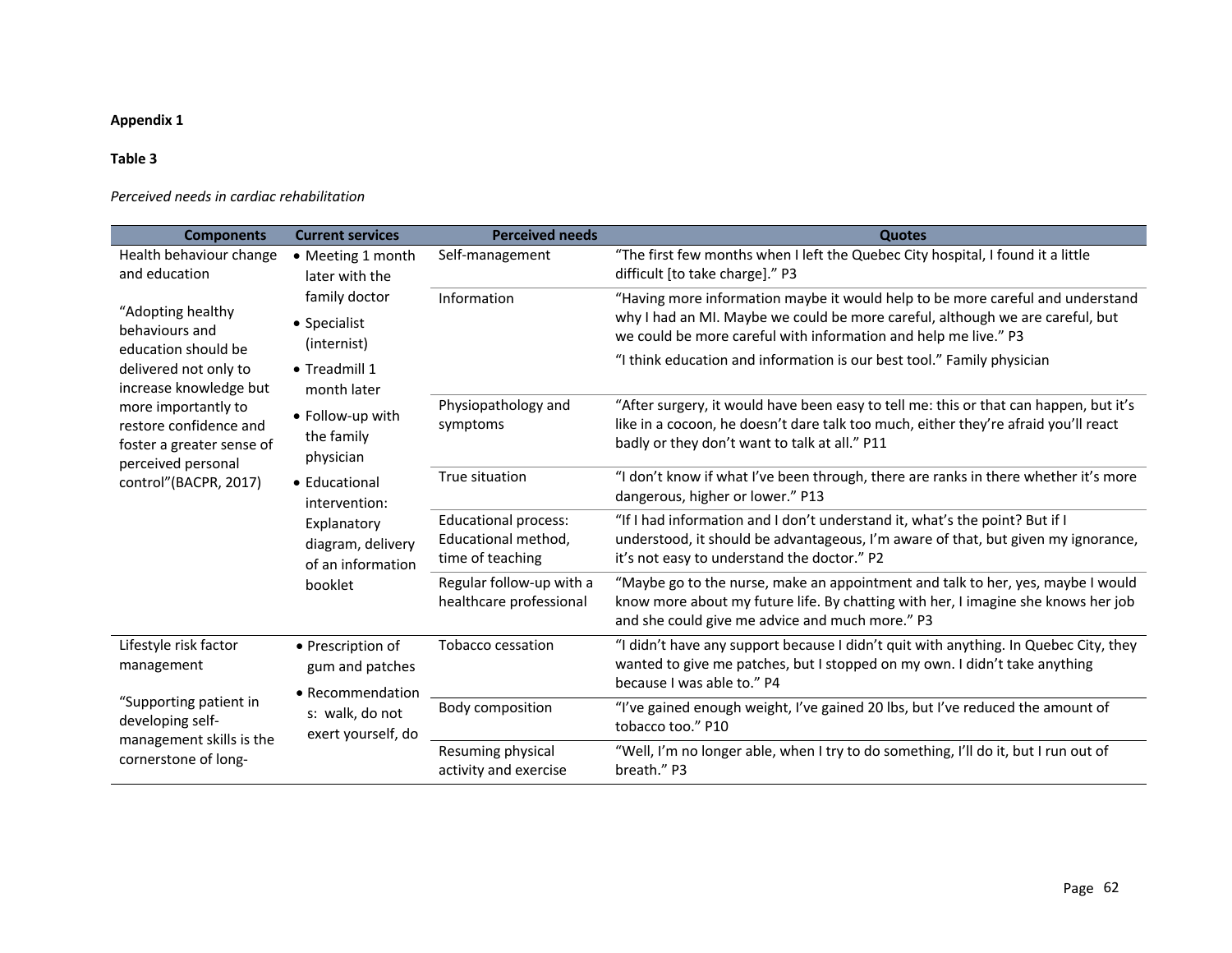| <b>Components</b>                                                                                                                                                                                                                                                                                              | <b>Current services</b>                                                               | <b>Perceived needs</b>                                                     | <b>Quotes</b>                                                                                                                                                                                                                                                                                                                                                                                                                                                                                             |
|----------------------------------------------------------------------------------------------------------------------------------------------------------------------------------------------------------------------------------------------------------------------------------------------------------------|---------------------------------------------------------------------------------------|----------------------------------------------------------------------------|-----------------------------------------------------------------------------------------------------------------------------------------------------------------------------------------------------------------------------------------------------------------------------------------------------------------------------------------------------------------------------------------------------------------------------------------------------------------------------------------------------------|
| term cardiovascular<br>prevention and<br>rehabilitation"(BACPR,<br>2017)                                                                                                                                                                                                                                       | not shovel, eat<br>better.                                                            | Healthy eating                                                             | "Food especially, less fat, less junk. That I would have been able to do. I was very<br>careful about what I ate afterwards, but gradually it continued a little bit like<br>before." P8                                                                                                                                                                                                                                                                                                                  |
|                                                                                                                                                                                                                                                                                                                |                                                                                       | Continue the routine                                                       | "No, upon my return, I went back to my little routine." P1                                                                                                                                                                                                                                                                                                                                                                                                                                                |
| <b>Medical Risk</b><br>Management<br>"Best practice standards<br>and guidelines for<br>medical risk factor<br>management (blood<br>pressure, lipids and<br>glucose optimization of<br>cardioprotective<br>therapies) and<br>management of patients<br>with implant devices<br>should be used."(BACPR,<br>2017) | • Treadmill<br>• Blood pressure<br>measurement<br>• Blood test<br>• Regular follow-up | Measurement (blood<br>pressure; lipids; glucose;<br>heart rate and rhythm) | "Well, yes, if he had told me that the heart can change, the pressure and pulse can<br>change well, you don't rack your brain as much. I have always been in the 125 to<br>85[pulse] range, but with the medication I was told it would be normal to be at 90<br>and 100[pulse]. When you decrease to 80[pulse], I even decreased to 76[pulse], you<br>wonder if that's normal? Is it normal for it to fluctuate and fall below 80? It's the<br>anxiety of not knowing what's normal and not normal." P11 |
|                                                                                                                                                                                                                                                                                                                | with the doctor<br>• Educational                                                      | <b>Current medication</b>                                                  | "If they had told me that I could have side effects, at first you don't have to worry<br>so much and you know what to take if necessary." P11                                                                                                                                                                                                                                                                                                                                                             |
|                                                                                                                                                                                                                                                                                                                | intervention: drug<br>education                                                       | Patients' beliefs about<br>medication                                      | "The side effects, I wondered when I had bruises, because no one had told me<br>anything, the rashes and itching either. You have to be careful about exposure to the<br>sun, I wasn't told that and I'm still out there. It seems like I'm learning a little bit all the<br>time, it wasn't clear from the beginning; there may be some work to be done with<br>that." P9                                                                                                                                |
|                                                                                                                                                                                                                                                                                                                |                                                                                       | Resuming sexual<br>activity/function                                       | "I didn't get anything on that, is that dangerous?" P15                                                                                                                                                                                                                                                                                                                                                                                                                                                   |
| Psychosocial health<br>"Every patient should be<br>screened for<br>psychological,<br>psychosocial and sexual<br>health and well-being as<br>ineffective management<br>can lead to poor health<br>outcomes" (BACPR,<br>2017)                                                                                    | • Medication<br>prescription and<br>counseling                                        | Psychological distress<br>(e.g. anxiety, depression,<br>anger, fear)       | "He puts me in the resuscitation room, it's intense and it's like a horror movie:<br>don't prick me with that, I don't want to be intubated. Poor them, I'm in total<br>panic, the fear is there. Fear, stress and anxiety are not good for the heart." P15                                                                                                                                                                                                                                               |
|                                                                                                                                                                                                                                                                                                                |                                                                                       | Concerns                                                                   | "What I found a little difficult at first was trying to understand, but why did it<br>happen to me? The psychological aspect, that was a blow, I found it difficult, but<br>my daughter helped me a lot and she told me: Dad, expect it to be difficult." P13                                                                                                                                                                                                                                             |
|                                                                                                                                                                                                                                                                                                                |                                                                                       | Reassurance                                                                | "I said: you're not too encouraging, I just went through one and you tell me I can<br>have another. I tell you it got on my nerves a little bit, let's say." P3                                                                                                                                                                                                                                                                                                                                           |
|                                                                                                                                                                                                                                                                                                                |                                                                                       | Financial support                                                          | "My God, Lord, I don't know. Certainly, if we had had monetary support it would<br>have helped." P8                                                                                                                                                                                                                                                                                                                                                                                                       |
|                                                                                                                                                                                                                                                                                                                |                                                                                       | Social support                                                             | "Having had group support with people who have had heart attacks and being<br>able to talk about the event and understand. To know if others know why they<br>had a heart attack." P15                                                                                                                                                                                                                                                                                                                    |
|                                                                                                                                                                                                                                                                                                                |                                                                                       | Alcohol                                                                    | Yes, that's right, they didn't do anything and I don't understand why." P13                                                                                                                                                                                                                                                                                                                                                                                                                               |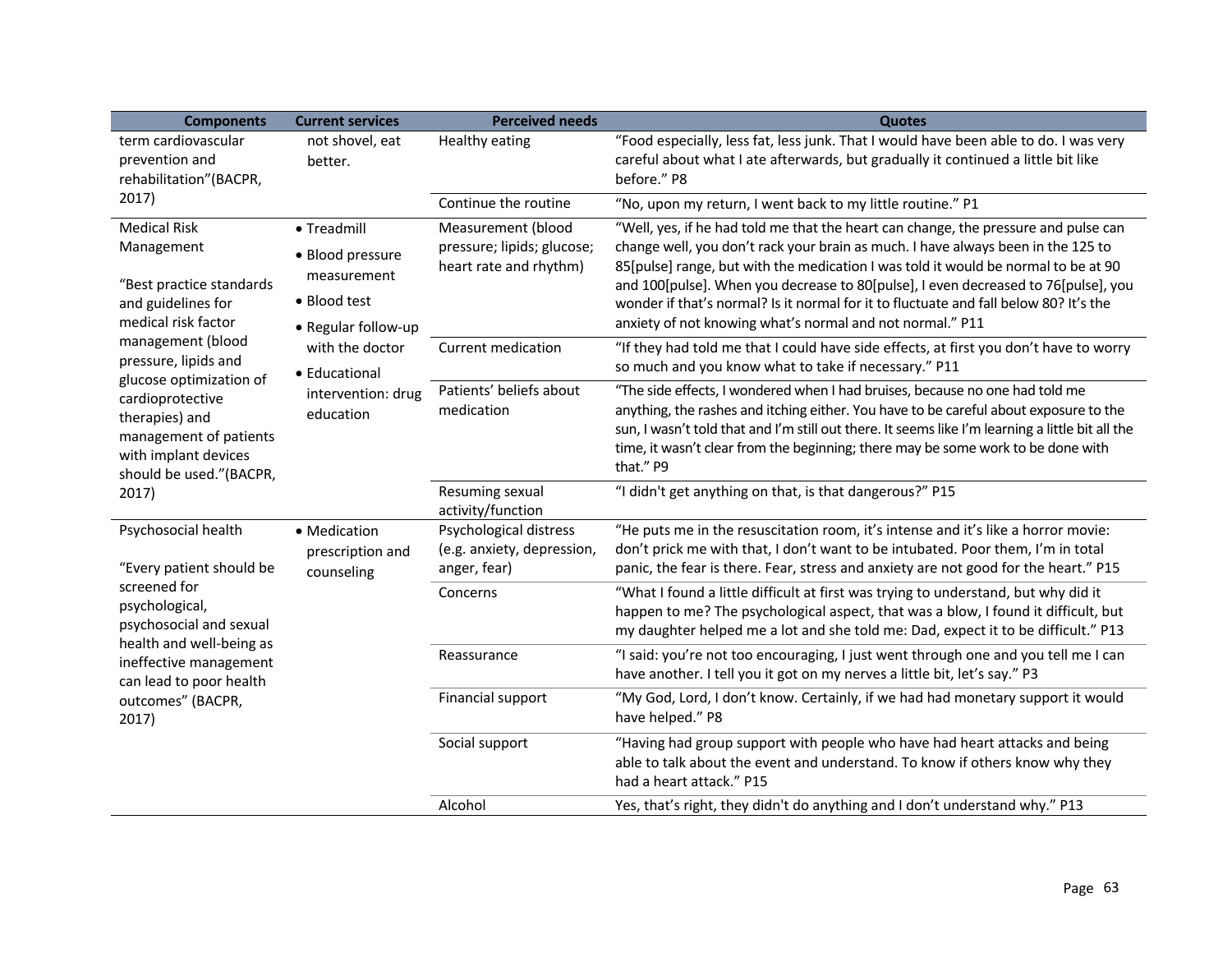#### **Appendix 2**

#### *Interview guide for primary care health professionals regarding a cardiac rehabilitation program*

In the context of your practice in FMG, could you explain to me the situation in which you step in for the management of patients in the cardiac rehabilitation phase?

Context:

- How are you informed about patients who suffered MI?
- Time lapse for take-over;
- Functioning;
- Who are those who make the referrals?
- 1) For patients under your care, what are the interventions you make into the cardiac rehabilitation process? Example: education (i.e., discussed topics), change in behaviour (i.e., what are the best approaches to promote behaviour changes « motivational interviewing »), lifestyle risk factors management, psychosocial health, managing medical risks (i.e., hypertension, glucose, lipids, medication and side effects, sexual intercourse), long-term coping strategies (i.e., in a longterm follow-up, what services do you provide to the patient…)
- 2) Whether it is inside or outside the FMG setting, what services do you provide in cardiac rehabilitation? Example: joint monitoring, physiotherapist, kinesiologist, nutritionist, nurse, physician, cardiologist, social worker, psychologist; Prescription for physical activity
- 3) How do you think you could enhance the support you provide to people who underwent a PTCA in their CR? Example: education, behaviour change, lifestyle risk factors management, psychosocial health, managing medical risks, long-term coping strategies
- 4) What do you think could be done to enhance the support offered to patients who underwent PTCA, to maintain long-term management of their disease?
	- Exemple: education, behaviour change, lifestyle risk factors management, psychosocial health, managing medical risks, long-term coping strategies
- 5) In an ideal world, which services or interventions should be offered through a CRP?
	- Example: physiopathology, physical activity, smoking cessation, self-management of hypertension/glucose/cholesterol, psychological and emotional health, resuming activities of daily living, sexual intercourse and sexual dysfunction.
		- Should the city or other collaborators play a role in the offer of services in a CRP? Zootherapy
- 6) If we were to create a CRP, how would you like to share its effiency?
- 7) How would you evaluate the improvements made by patients who underwent PTCA and were enrolled in CRP?
- 8) Finally, is there anything you would like to add regarding the needs of patients, that we might have missed in this interview?

The interview guide was created with the core components of the operational model of the BACPR (2017).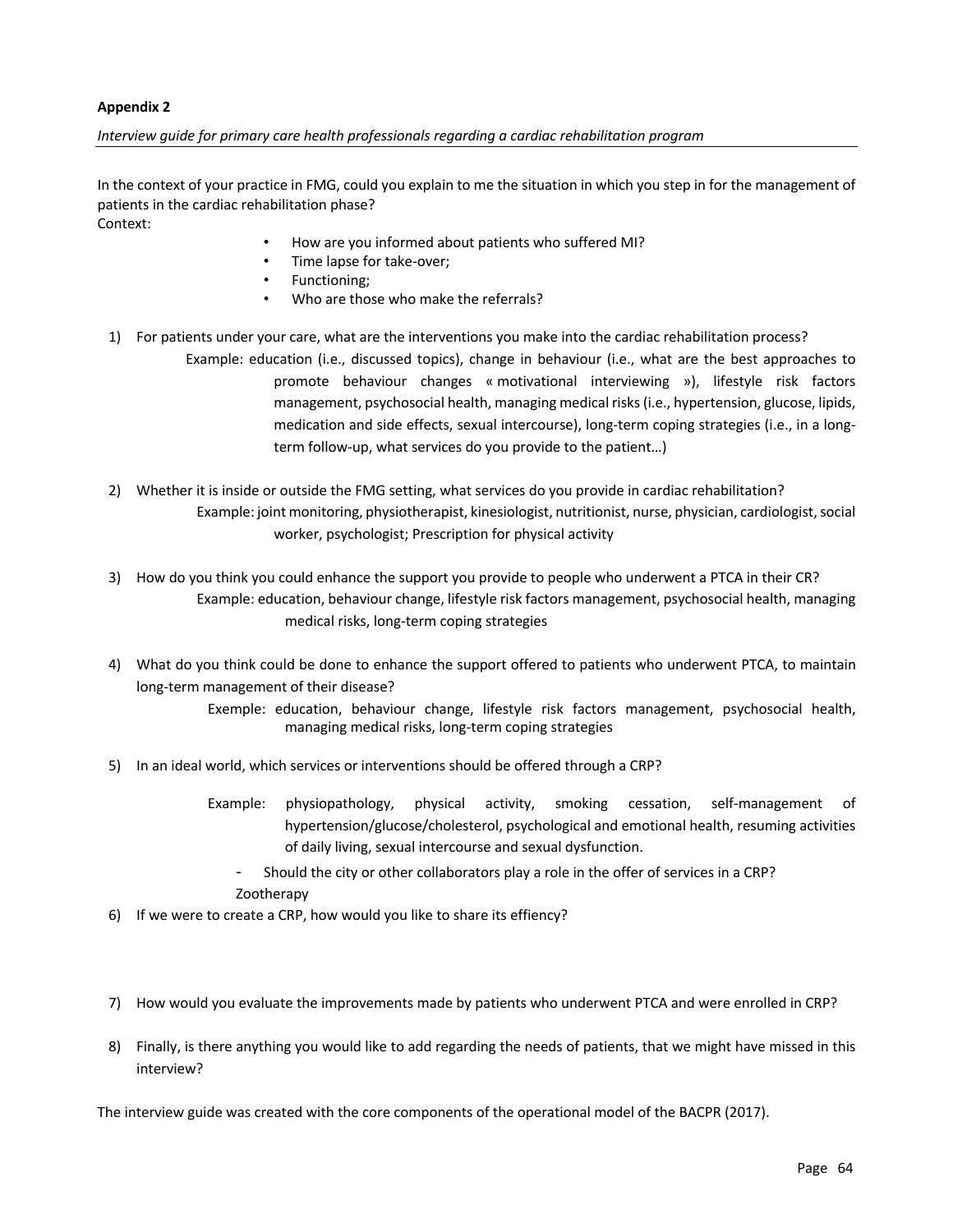#### **Appendix 3**

*Interview guide for patients who underwent PTCA regarding a cardiac rehabilitation program* 

Before getting to the subject matter, I would appreciate if you could say a few words about you. Could you introduce yourself?

- Job, hobbies, family, etc.
- How would you describe your social and support networks?
- What does your family, or others, do to support you?
- 1. Could you share your experience regarding your myocardial infarction? (In what year did your MI happen?)
	- What were the warning signs before you suffered a  $2<sup>nd</sup>$  cardiac event?
	- How did you describe your symptoms with your doctor? And what about your family?
	- How did you deal with these symptoms when they appeared?
	- If you were to have these symptoms again in the future, how would you deal with them?
	- How did you experience going back home with all that involves (emotions, services, care)?
	- How did you feel once you were home again (physically and emotionally)?
- 2. What do you know about what may trigger a myocardial infarction?
- 3. What do you know about a cardiac rehabilitation program?
	- Were you offered to enroll in a rehabilitation program (e.g., to reduce the risk of suffering a  $2^{nd}$  myocardial infarction, a support for healthy eating habits, physical activity, smoking cessation, management of cholesterol and blood pressure, etc.)?
- 4. How could that have been helpful?
- 5. What are the lifestyle habits that you had to change or those you wish you had changed following your infarction? Example: Physical activity (did you change your activities?), eating habits, weight, tobacco? Enrollment in programs to support lifestyle changes (e.g., offered by whom, the nature of the help, how it has been helpful)?
- 6. What could have been helpful in order to make lifestyle changes?
	- For example, how the cares, family or psychological support and community services?
	- What are the interventions that were made by healthcare professionals upon discharge from hospital (e.g., physical activities, eating habits, sexual relations, etc.)?
- 7. How do you manage your new cardiac condition on a daily basis?